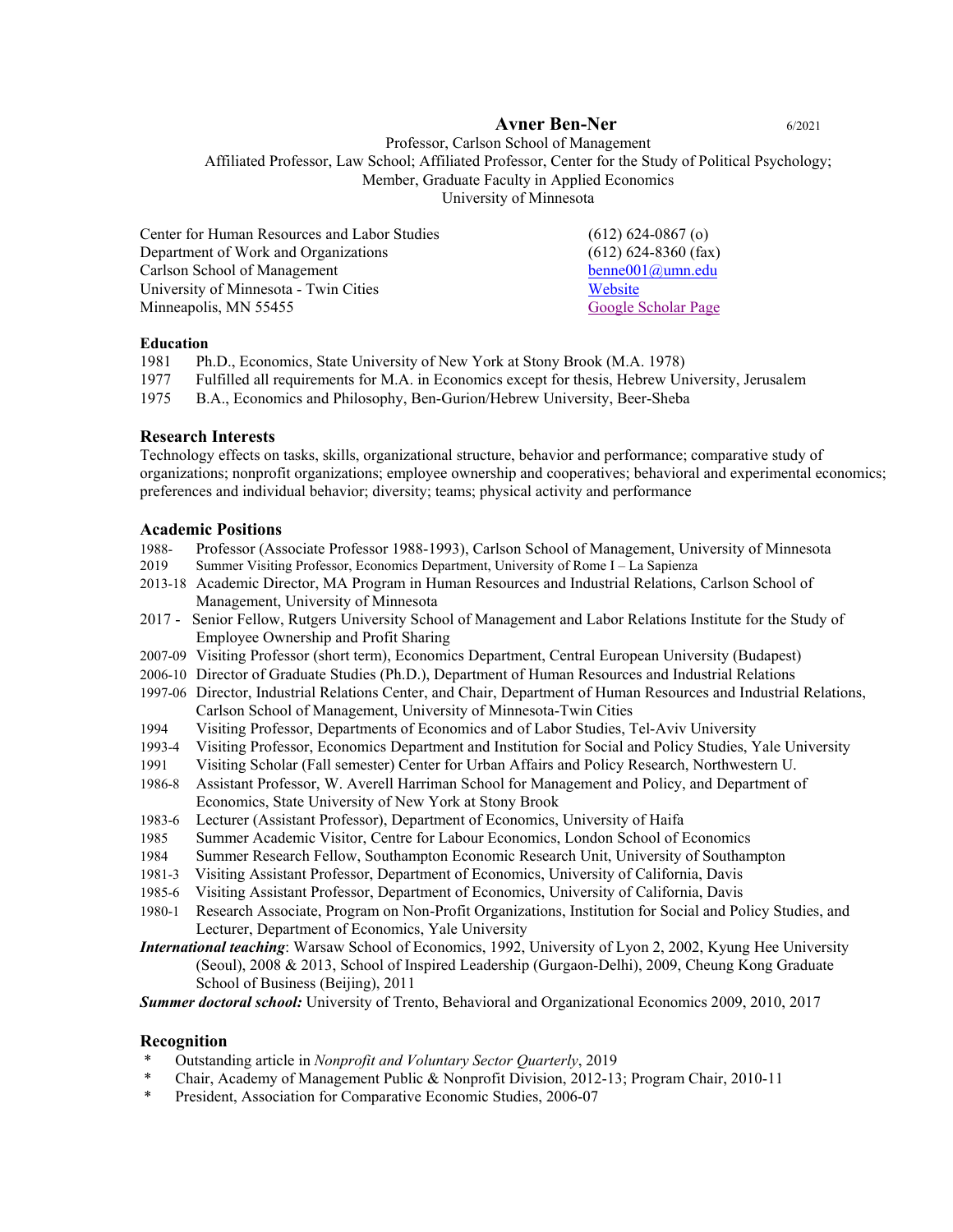- \* Four articles reprinted in Edward Elgar *International Library of Critical Writings in Economics*: 1996, 2004, 2013, 2017
- \* Member, Faculty Consultative Committee, University of Minnesota, 2011-14
- Chair, Faculty Consultative Committee, Carlson School of Management, 2017-18
- \* Distinguished Scholar of Monash University Economics Department, 2003<br>Keynote speaker at conferences (see below)
- \* Keynote speaker at conferences (see below)<br>\* Award for Innovation in Third Sector Resear
- \* Award for Innovation in Third Sector Research, Israeli Center for Third Sector Research, 2000<br>
\* I isted in Who's Who in Economics, Edward Elgar, Third Edition, 1999
- \* Listed in *Who's Who in Economics*, Edward Elgar, Third Edition, 1999
- \* Heidecker Prize for the Best Paper on the Israeli Economy, Israel, 1986

# **Grants and Awards (exclusive of small intra-mural grants)**

| 2019-2021 | Russell Sage Foundation, "The Transformation of Tasks, Skills and Jobs Under Additive<br>Manufacturing (3D Printing): Evidence from Job Vacancies, 2014-2019" (\$35,000, with Ainhoa |
|-----------|--------------------------------------------------------------------------------------------------------------------------------------------------------------------------------------|
|           | Urtasun, Public University of Navarra)                                                                                                                                               |
| 2018-22   | Member, Convergence HTF: A Research Coordination Network to Converge Research on the                                                                                                 |
|           | Socio-Technological Landscape of Work in the Age of Increased Automation, NSF IIS, Division                                                                                          |
|           | of Information and Intelligent Systems), , PIs Kevin Crowston, Jeffrey Nickerson and Ingrid                                                                                          |
|           | Ericskon, Syracuse University                                                                                                                                                        |
| 2012-15   | Consultant to "Science of Philanthropy" initiative (funded by Templeton Foundation), John List                                                                                       |
|           | (U. of Chicago), PI                                                                                                                                                                  |
| 2012-17   | International Partner on Belgian Government grant on "Social Enterprise and Social                                                                                                   |
|           | Entrepreneurship," Jacques Defourny (U. of Liege) and Marthe Nissens (Catholic U. Louvain),                                                                                          |
|           | PIs                                                                                                                                                                                  |
| 2008-9    | Research Grant (Does Ownership Matter in the Selection of Nursing Homes? Evidence from                                                                                               |
|           | Consumer Surveys): Medical Industry Leadership Institute, University of Minnesota (\$30,000,                                                                                         |
|           | with Pinar Karaca-Mandic)                                                                                                                                                            |
|           | 0Research Grant (A Comparative Study of Organizational Structure, Behavior and Performance in For-Profit Firms,                                                                      |
|           | Government Organizations, and Nonprofit Organizations): Aspen Institute (\$150,000).                                                                                                 |
| 2003-06   | Research Grant (Determinants of Trusting and Trustworthiness: Laboratory Experiments): The                                                                                           |
|           | Russell Sage Foundation (\$84,000; with Louis Putterman)                                                                                                                             |
| 1998-2001 | Research Grant (Creating Healthy Organizations): Centers for Disease Control and Prevention and                                                                                      |
|           | National Institute for Occupational Health and Safety (\$725,000; with Richard Arvey)                                                                                                |
| 1996-7    | Research Grant (The Organization of Work: Its Determinants and Consequences): The Alfred P.                                                                                          |
|           | Sloan Foundation (\$18,406)                                                                                                                                                          |
| 1996-7    | Research Grant (The Organization of Work and Human Resource Practices in the Retail Food                                                                                             |
|           | Industry): Sloan Foundation/Retail Food Industry Center (\$49,552)                                                                                                                   |
| 1995-6    | Conference Grant (Economics, Values, and Organization): MacArthur Foundation (\$40,000; with                                                                                         |
|           | Louis Putterman), Program on Ethics, Politics, and Economics, Institution for Social and Policy                                                                                      |
|           | Studies, and Provost's Office, Yale University (\$30,000; with Louis Putterman)                                                                                                      |
| 1995      | Symposium Grant (Economic Theories of Nonprofit Organizations): Center on Philanthropy,                                                                                              |
|           | Indiana University, The Program on Non-Profit Organizations, Yale University, the NEP                                                                                                |
|           | Foundation, and the International Society for Third-Sector Research (approximately \$40,000; with                                                                                    |
|           | Helmut Anheier)                                                                                                                                                                      |
| 1994-5    | Research Grant (The Effects of Employee Participation in Financial Returns and Decision Making                                                                                       |
|           | on Firm Performance: Theory and Empirical Tests): Center for Urban and Regional Affairs,                                                                                             |
|           | University of Minnesota (\$19,800), and Carlson School of Management (\$8,000)                                                                                                       |
| 1991-2    | Conference Grant (Structure and Behavior in Economic Organizations: Comparative Theoretical                                                                                          |
|           | and Empirical Perspectives): Carlson School of Management, American Council of Learned                                                                                               |
|           | Societies and Social Sciences Research Council (\$35,000, with Josef Brada and Egon Neuberger)                                                                                       |
| 1988-9    | Research Grant (The Nonprofit Sector's Economic Impact on the economy of New York State):                                                                                            |
|           | The Rockefeller Institute for Government (\$71,779)                                                                                                                                  |
| 1987-8    | Lilly Endowment National Teaching Fellowship                                                                                                                                         |
| 1986-7    | Faculty Research Grant-in-Aid, SUNY at Stony Brook                                                                                                                                   |
| 1980      | President's Award for Excellence in Teaching by a Graduate Student, SUNY at Stony Brook                                                                                              |
|           |                                                                                                                                                                                      |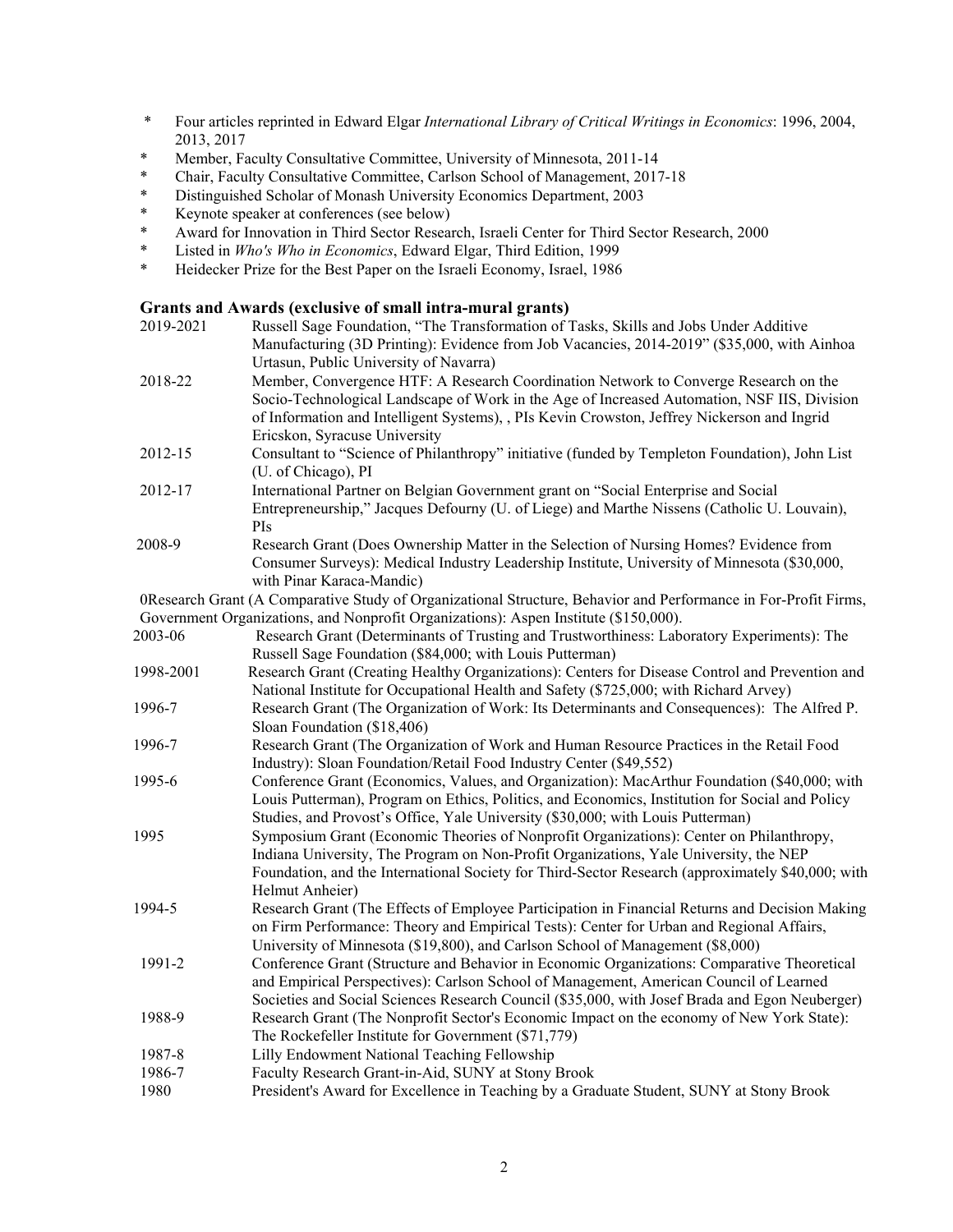## **Editorial Appointments**

- Co-Editor, *Annals of Public and Cooperative Economics*, 2016- (Associate Editor, 1988-2015)
- Associate Editor *Nonprofit Management and Leadership,* 2000-2009
- Editorial Boards, *Journal of Entrepreneurial and Organizational Diversity,* 2011-, *Journal of Participation and Employee Ownership, 2017-, Division of Labor and Transaction Costs*, 2003-6,*Voluntas-International Journal of Voluntary and Nonprofit Organizations*, 1997-2000, *Journal of Comparative Economics*, 1996-1998, *Economic Analysis*: *Journal of Enterprise and Participation*, 1997-2002, *Revista de Economía Pública, Social y Cooperativa*, 2002-, *International Dictionary of Civil Society, Philanthropy and Nonprofit Organizations*, 2003-5, *Nonprofit Management and Leadership 2009-13*

## **Ph.D. Students**

## *Principal advisor for:*

- Amit Kramer, *Studies on Identity*, 2009, Associate Professor, University of Illinois Urbana-Champaign
- Ting Ren, *Studies on Organizational Design*, Value Congruence, and Ownership, 2009, Associate Professor, Peking University.
- Darla Hamann, *Stakeholder Empowerment and Stakeholder Well-being in Nursing Homes: The Case of Employees and Customers*, 2009, Assistant Professor, St. Cloud State University, Minnesota.
- Hua Wang, *The Effects of Employee Stock Ownership and Profit Sharing on Firm Survival*, 2006, University of Toronto
- Fanmin Kong, *The Effects of Profit Sharing Plans and ESOPs on Firm Employment Fluctuations*, 2001, Professor, Guanghua School of Business, Peking University, Beijing
- NienChi Liu, *Determinants of Innovative Human Resource Practices and Systems*, 1998, Professor, National Taiwan University, Taipei, Taiwan
- Yong-Seung Park, *Occupational Safety Effects of Employee Participation Plans in Decision-Making and Financial Returns*,1997, Professor, Department of Business Administration, International Dean, Kyung Hee University, Seoul, South Korea
- Puranjaya Singh, *Human Behavior in Dictator Games*,1996, Director, Consulting Services PDI India
- Tzu-Shian Han, *Employee Participation in Decision-Making and Financial Returns: Effects on Firm Performance*, 1995, Professor, Department of Business Administration, National Chengchi University, Taipei, Taiwan

#### *Committee member for doctoral students in the departments of:*

Human Resources and Industrial Relations, Economics, Geography, Applied Economics, Sociology, and Human Resources Development at the University of Minnesota, Political Science at SUNY-Stony Brook, economics at the University of Sienna, economics at Catholic University of Louvain.

# **Current Research**

- Additive manufacturing vs. traditional manufacturing effects on work, organization and value chain (with Ainhoa Urtasun)

- Principal-agent relationship with behavioral assumptions – lab experiments (with Fang Hu, Louis Putterman and Yanmei Wang)

- The effects of nonprofit organizations' fundraising on social polarization (with Ruth Hansen and Benjamin Lehn)

- Peer effects (with Akinori Kitsuki)

- Polarization and the nps

## *Books*

- *The Study of the Nonprofit Enterprise: Theories and Approaches* (Helmut Anheier and Avner Ben-Ner, eds.)*,*  New York: Kluwer Academic/Plenum Publishers, 2003, 331 + xvii pages, hardcover and paperback.
- *Economics, Values, and Organization* (Avner Ben-Ner and Louis Putterman, eds.; Preface by Amartya Sen), Cambridge University Press, 1998,  $523 + xxx$ iii pages. Paperback edition published in 2001. Published in China by Cambridge UP in collaboration with Peking University, 2005.
- *Comparative Economics* (J. Michael Montias, Avner Ben-Ner, and Egon Neuberger), in the Fundamentals of Pure and Applied Economics series, Chur, Switzerland: Harwood Academic Publishers, 1994, 226 + x pages. Reprinted by Routledge, London, 2001.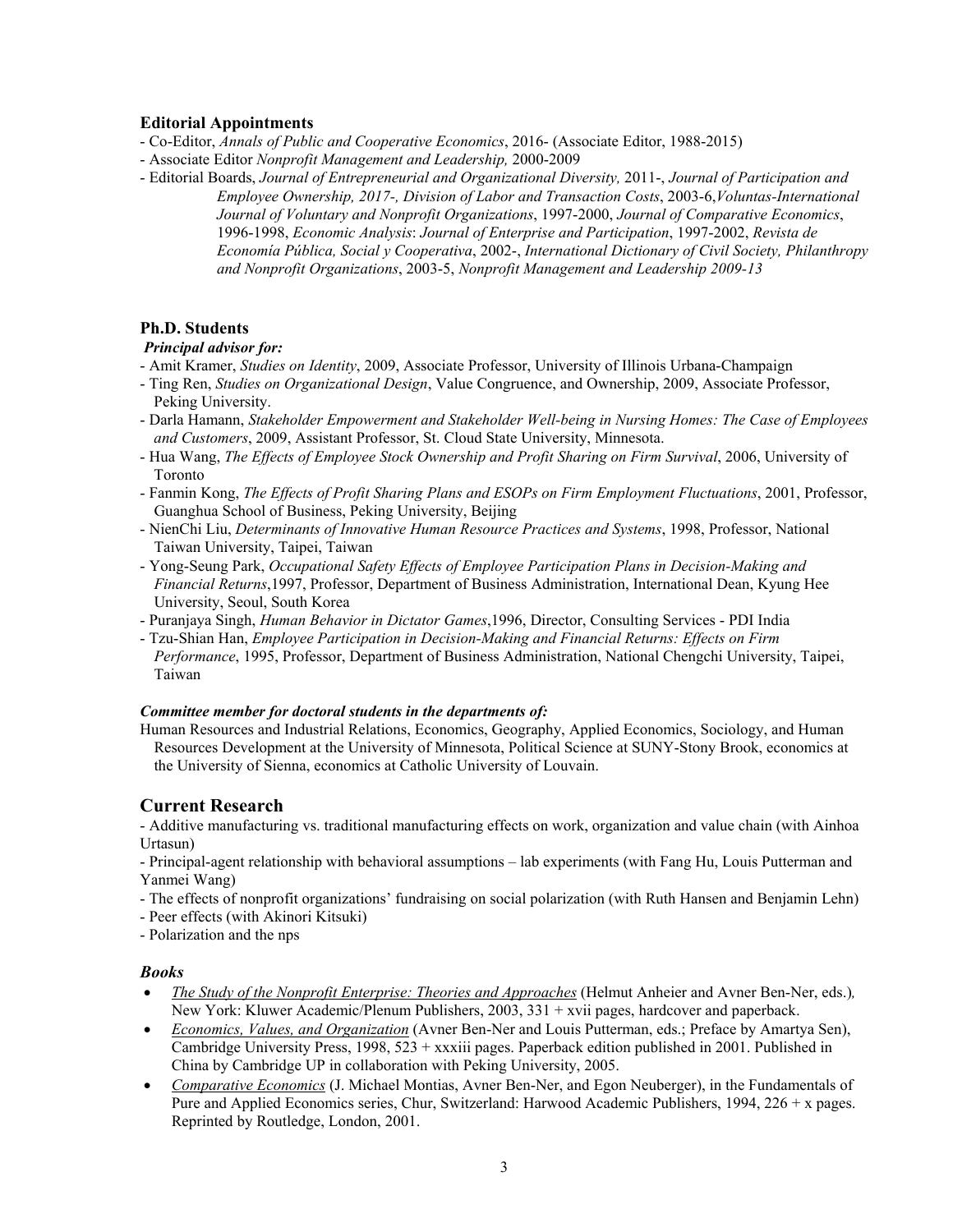*The Nonprofit Sector in the Mixed Economy* (Avner Ben-Ner and Benedetto Gui, eds.), Ann Arbor: University of Michigan Press, 1993,  $276 +$  viii pages.

# *Monograph*

*A Study of the Nonprofit Sector in New York State: Its Size, Nature, and Economic Impact* (Avner Ben-Ner and Theresa Van Hoomissen), Rockefeller Institute of Government, Albany, NY, 1989, 175 + xvi pages

## *Journal Articles and Book Chapters*

- 1. Is Work Different under Additive Manufacturing? Evidence from Job Vacancies, 2014-2019, Avner Ben-Ner, Ainhoa Urtasun and Bledi Taska, Under review
- 2. In a team, blame and thank others: Identifying intricately-woven peer effects, Akinori Kitsuki and Avner Ben-Ner, Under review
- 3. The Dark Side of the Nonprofit Sector: Polarization in Contemporary Society, Avner Ben-Ner, in *Civil Society: Concepts, Challenges and Contexts,* edited by Michael Hoelscher, Regina A. List, Alexander Ruser, and Stefan Toepler, Springer Publishing, forthcoming.
- 4. Lying in a Finitely Repeated Game, *Economics Letters*, Avner Ben-Ner and Fangingyu Hu, 2021 Apr 1:201:109741.
- 5. The Effects of Feedback on Lying Behavior: Experimental Evidence, Fantingyu Hu and Avner Ben-Ner, *Journal of Economic Behavior and Organization,* vol. 171, March 2020: 24-34.
- 6. Does Ownership Matter in the Selection of Service Providers? Evidence from Nursing Home Consumer Surveys, Avner Ben-Ner, Darla Hamann and Ting Ren, *Nonprofit and Voluntary Sector Quarterly,* December 2018 47(6):1271-1295. Award: **"Outstanding article in** *Nonprofit and Voluntary Sector Quarterly***," 2019**
- 7. Reflections on the future evolution of social, nonprofit and cooperative enterprise, Avner Ben-Ner, *Annals of Public and Cooperative Economics*, Vol. 89,1, 2018
- 8. The Bright and Dark Sides of Altruism, Avner Ben-Ner and Fangtingyu Hu, in *The Economics of Philanthropy*, edited by Kimberley Scharf and Mirco Tonin, MIT Press, 2018.
- 9. Learned Generosity? An Experiment on Social Preferences and Parental Influence in Preschoolers, Avner Ben-Ner, John List, Louis Putterman and Anya Samek, *Journal of Economic Behavior and Organization,* 2017, 143, 28-44.
- 10. Decentralization and Localization of Production: The Organizational and Economic Consequences of Additive Manufacturing, Avner Ben-Ner and Enno Siemsen, *California Management Review,* vol. 59 (2). 2017, 1-19 (lead article).
- 11. Bifurcated Effects of Place-of-Origin Diversity on Individual and Team Performance: Evidence from 10 Seasons of German Soccer, Avner Ben-Ner, John-Gabriel Licht and Jin Park, *Industrial Relations*, October 2017, 56(4): 555–604 (lead article).
- 12. Mission Congruence and Organization Design: An Empirical Analysis, Marco A. Barrenechea-Mendez and Avner Ben-Ner, *Industrial Relations,* July 2017, 56(3): 411-426.
- 13. The Intersection of Sex and Race in the Presence of Deep-Level Attributes, Amit Kramer and Avner Ben-Ner, *Equality, diversity and inclusion: An international journal,* Special Issue: Working Effectively across Differences - at the Individual, Team and Organizational Levels. Vol. 34(5) pp. 360 – 375, 2015.
- 14. Comparing Workplace Organization Design Based on Form of Ownership: Nonprofit, For-Profit and Local Government, Avner Ben-Ner and Ting Ren, *Nonprofit and Voluntary Sector Quarterly,* April 2015 vol. 44 no. 2 340-359.
- 15. Treadmill Workstations: The Effects of Walking while Working on Physical Activity and Work Performance, Avner Ben-Ner, Darla J. Hamann, Gabriel Koepp,Chimnay Manohar and James Levine, *PLOS ONE,* February 2014.
- 16. Preferences and Organizational Structure: Towards Behavioral Economics Micro-Foundations of Organizational Analysis, Avner Ben-Ner, *Journal of Behavioral and Experimental Economics,* formerly *Journal of Socio-Economics*, 2013:87-96.
- 17. The Contributions of Behavioral Economics to Understanding and Advancing the Sustainability of Worker Cooperatives, Avner Ben-Ner and Matthew Ellman, *Journal of Entrepreneurial and Organizational Diversity*, 2013:75-100.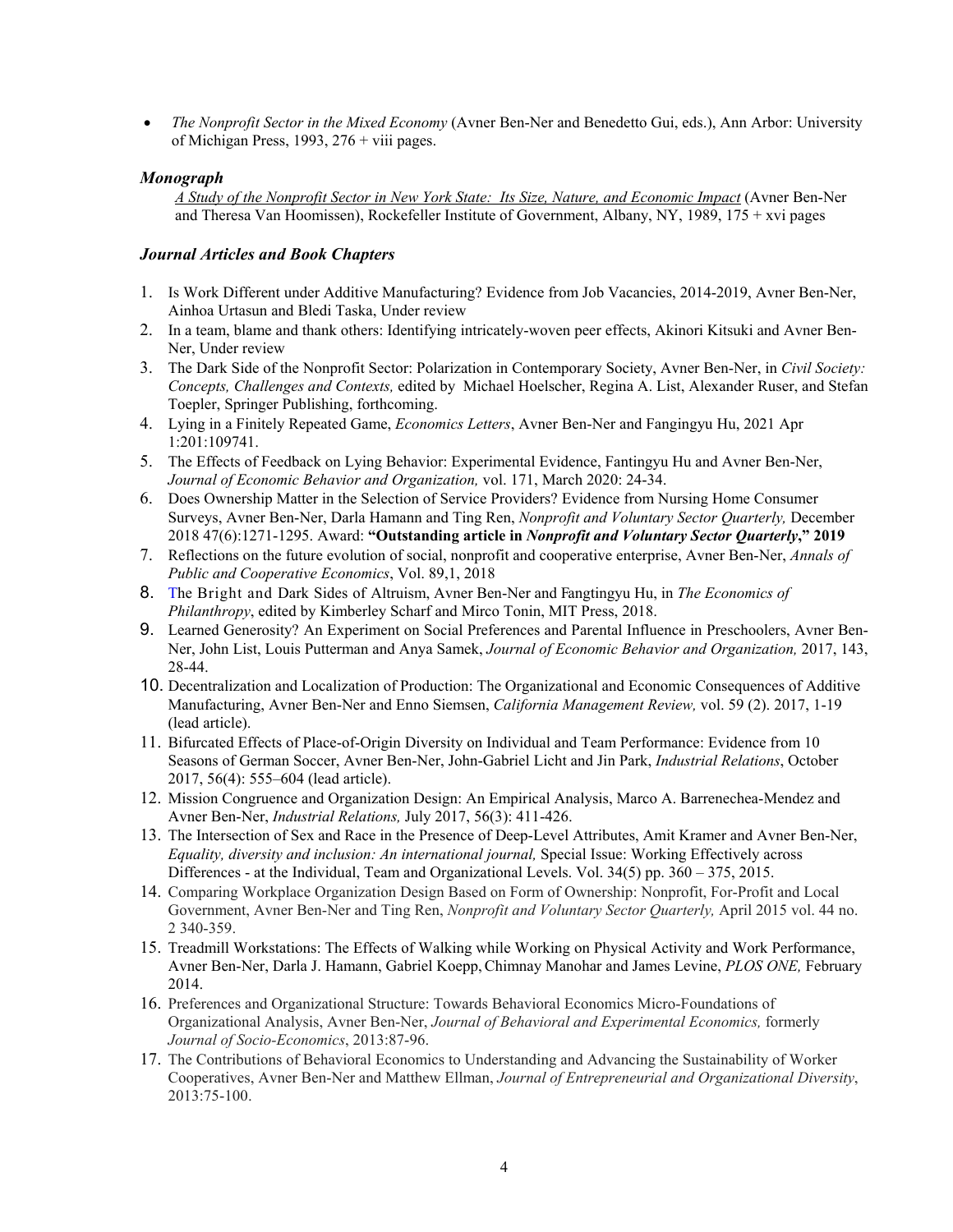- 18. Treadmill Desks: A one-year prospective trial, Gabriel Koepp, Chinmay Manohar, Shelly McCrady-Spitzer, Avner Ben-Ner, Darla Flint-Paulson, Carlisle Runge and James Levine, *Obesity*, 2013, 21(4):705-711.
- 19. Computerization and Skill Bifurcation: The Role of Task Complexity in Creating Skill Gains and Losses, Avner Ben-Ner and Ainhoa Urtasun, *Industrial and Labor Relations Review,* January 2013:225-267.
- 20. The Effects of Organization Design on Employee Preferences, Avner Ben-Ner and Matthew Ellman, ch. 12 in *Towards a New Theory of the Firm: Humanizing the Firm and the Management Profession,* Joan Enric Ricart Costa and Josep Maria Rosanas Marti, eds., Fundacion BBVA 2012:401-420.
- 21. Ownership and Quality in Markets with Asymmetric Information: Evidence from Nursing Homes, Avner Ben-Ner, Pinar Karac-Mandic and Ting Ren, *The B.E. Journal of Economic Analysis & Policy*, October 1012, 12(1), 33 pages.
- 22. Uncertainty, task environment and organization design: An empirical investigation, Avner Ben-Ner, Fanmin Kong and Stephanie Lluis, *Journal of Economic Behavior and Organization,* 82(1), April 2012, 281– 313.
- 23. Personality and Altruism in the Dictator Game: Relationship to Giving to Kin, Collaborators, Competitors, and Neutrals, Avner Ben-Ner and Amit Kramer, *Personality and Individual Differences* August 2011, vol. 51(3):216-221.
- 24. A Sectoral Comparison of Wage Levels and Wage Inequality in Human Services Industries, Avner Ben-Ner, Ting Ren and Darla Flint Paulson (Hamann), *Nonprofit and Voluntary Sector Quarterly,* August 2011, vol. 40(4), pp. 608-633.
- 25. Learning: What and How? An Empirical Study of Adjustments in Workplace Organization Structure, Avner Ben-Ner and Stephanie Lluis, *Industrial Relations,* January 2011, vol. 50(1):76-108.
- 26. Lavish Returns on Cheap Talk: Non-binding Communication in a Trust Experiment, Avner Ben-Ner, Louis Putterman and Ting Ren, *Journal of Socio-Economics*, February 2011, vol. 40(1):1-13.
- 27. Effects of Different Stakeholder Groups' Strategic Control on Organizational Effectiveness and Well-Being of Customers and Employees: An Empirical Investigation, Avner Ben-Ner and Ting Ren, in Lorenzo Sacconi, Margaret Blair, Edward Freeman, and AlessandroVercelli (eds.) *Corporate Social Responsibility and Corporate Governance: The Contribution of Economic Theory and Related Disciplines,* London: Palgrave MacMillan, 2011, pp. 381-409.
- 28. Trusting, Trustworthiness, and CSR: Some Experiments and Implications, Avner Ben-Ner and Louis Putterman, in Lorenzo Sacconi, Margaret Blair, Edward Freeman, and AlessandroVercelli (eds.) *Corporate Social Responsibility and Corporate Governance: The Contributions of Economic Theory and Related Disciplines*, London: Palgrave MacMillan, 2011, pp. 410-431.
- 29. A Comparative Study of Allocation of Decision-Making Across Stakeholder Groups: The Case of Personal Care Industries, Avner Ben-Ner and Ting Ren, *Annals of Public and Cooperative Economics,* December 2010, vol. 81(4):611-630.
- 30. Trusting and Trustworthiness: What Are They, How to Measure Them, and What Affects Them? Avner Ben-Ner and Freyr Halldorsson, *Journal of Economic Psychology*, 2010, 31(1):64-79*.*
- 31. Identity and In-group/Out-group Differentiation in Work and Giving Behaviors: Experimental Evidence, Avner Ben-Ner, Brian McCall, Massoud Stephane and Hua Wang, *Journal of Economic Behavior and Organization*, 2009, 72(1), 153-170.
- 32. Trust, Communication and Contracts: An Experiment, Avner Ben-Ner and Louis Putterman, *Journal of Economic Behavior and Organization*, 2009, 70, pp. 106-121.
- 33. Negative Dimensions of Identity: A Research Agenda for Law and Public Policy, Avner Ben-Ner and Claire A. Hill, *Minnesota Journal of Law, Science, and Technology*, 2008, vol. 9(2), pp. 643-651.
- 34. Reducing the Negative Consequences of Identity: A Potential Role for the Nonprofit Sector in the Era of Globalization, Avner Ben-Ner and Claire A. Hill, *Annals of Public and Cooperative Economics,* 2008 (September-December), vol. 79 (3-4), pp. 579-600.
- 35. Economic and Hypothetical Dictator Game Experiments: Incentive Effects at the Individual Level, Avner Ben-Ner, Amit Kramer and Ori Levy, *Journal of Socio-Economics*, 2008 (October), vol. 37 (5), 1775-1784.
- 36. A Comparison of Wage Inequality in For-Profit, Nonprofit and Local Government Organizations: An Empirical Study of Nursing Homes in the Midwestern United States, Avner Ben-Ner, Darla Flint Paulson and Ting Ren, in Sergio Destefanis and Marco Musela (eds.), *Paid and Unpaid Labour in the Social Economy: An International Perspective*, AIEL Series in Labor Economics, Heidelberg: Physica-Verlag Springer, 2009, pp. 197-219.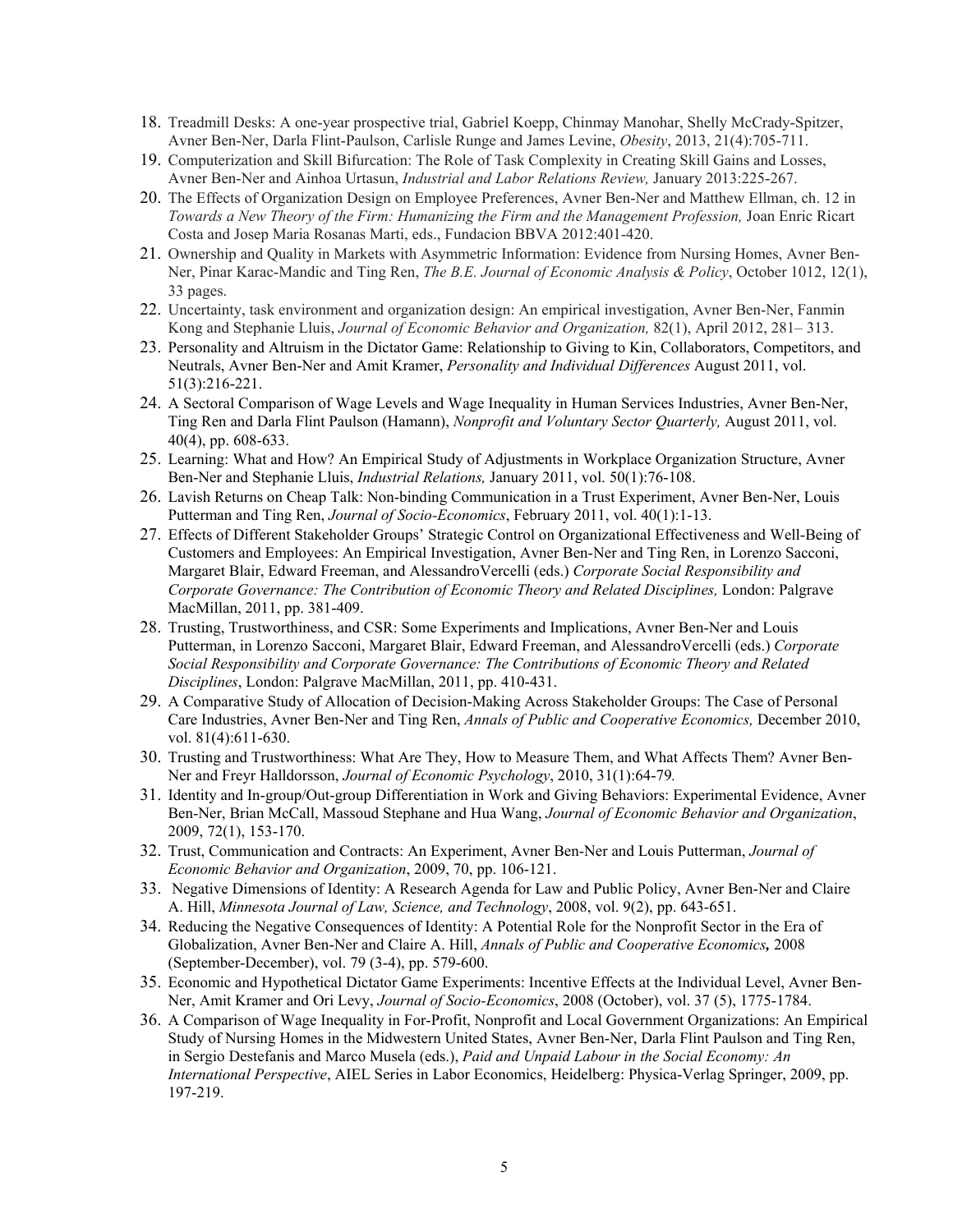- 37. For-profit, State and Nonprofit: How to Cut the Pie among the Three Sectors, Avner Ben-Ner, in Jean-Philippe Touffut (eds.), *Advancing Public Goods*, Cheltenham, UK, and Northampton, MA, USA: Edward Elgar, pp. 40-67, 2006; French edition published by Albin Michel.
- 38. Share and Share Alike? Gender-Pairing, Personality, and Cognitive Ability as Determinants of Giving, Avner Ben-Ner, Fanmin Kong and Louis Putterman, *Journal of Economic Psychology*, 25(5), October 2004, pp. 581- 589.
- 39. Outsourcing by Nonprofit Organizations, Avner Ben-Ner, in *Effective Economic Decision Making by Nonprofit Organizations* (D. Young, ed.) New York: The Foundation Center, 2004.
- 40. Extended review of **Governance of Not-For-Profit Organizations**, Avner Ben-Ner, edited by Edward Glaeser (University of Chicago Press 2004), *Nonprofit and Voluntary Sector Quarterly*, 2004 (Dec.) 33 (4): 739-748.
- 41. Reciprocity in a Two-Part Dictator Game, Avner Ben-Ner, Louis Putterman, Fanmin Kong and Dan Magan, *Journal of Economic Behavior and Organization*, March 2004, vol. 53 no. 3, pp.333-352.
- 42. Trust in the New Economy (Avner Ben-Ner and Louis Putterman), ch.45, pp. 1067-1095 in Derek C. Jones, ed., *New Economy Handbook*, Academic Press/Elsevier, Amsterdam, 2003.
- 43. Time Away from Work after Injury: Unions and the Duration of Non-Work Spell in the Workers' Compensation Insurance System, Avner Ben-Ner and Yong-Seung Park, *Economic and Industrial Democracy,*  August 2003, vol. 24 (3).
- 44. The Shifting Boundaries of the Mixed Economy and the Future of the Nonprofit Sector, Avner Ben-Ner, *Annals of Public and Cooperative Economics*, April 2002, vol. 73 (1), pp. 5-40.
	- Excerpts from the article appeared in **French translation** as Les frontières mouvantes de l'économie mixte et l'avenir du secteur non lucrative in *Problèmes économiques* (a journal of selections of articles on economic matters from French and international journals and magazines), no. 2.799, March 5, 2003, pp. 18-24.
	- Republished in the *2008 virtual issue bringing together selected articles from the Annals of Public and Cooperative Economics over the past 100 years*.
- 45. The Theory of Nonprofit Organizations Revisited**,** Avner Ben-Ner and Benedetto Gui, in Helmut K. Anheier and Avner Ben-Ner (eds.), *The Study of the Nonprofit Enterprise: Theories and Approaches,* New York: Kluwer Academic/Plenum Publishers, 2003, pp. 3-26.
- 46. The Organization of Work: Changes and Their Consequences, Avner Ben-Ner, Fanmin Kong, Tzu-Shian Han, Nien-Chi Liu, and Yong-Seung Park, *Nordic Journal of Political Economy,* vol. 27(2), 2002.
	- **Chinese translation** appeared in *Human Capital* (Beijing).
- 47. Trusting and Trustworthiness, Avner Ben-Ner and Louis Putterman, *Boston Law Review*, vol. 81 (3), June 2001, pp. 523-551.
- 48. On Some Implications of Evolutionary Psychology for the Study of Preferences and Institutions, Avner Ben-Ner and Louis Putterman, *Journal of Economic Behavior and Organization*, vol. 43, 2000, pp. 91-99.
- 49. Values Matter, Avner Ben-Ner and Louis Putterman, vol. 1, no.1, January 2000, *World Economics*, pp 1-23.
- 50. Employee Participation in Ownership: An Empirical Exploration, Avner Ben-Ner, W. Allen Burns, Greg Dow and Louis Putterman, in Margaret Blair and Thomas A. Kochan (eds.), *The New Relationship: Human Capital in the American Corporation*, Brookings Institution Press, 2000, 194-240.
- 51. Values and Institutions in Economic Analysis, Avner Ben-Ner and Louis Putterman, in *Economics, Values, and Organization* (Avner Ben-Ner and Louis Putterman, eds.), Cambridge University Press, 1998, pp. 3-72.
	- Abbreviated **Spanish translation** appeared as Valores e instituciones en el analisis economico, *Revista de Economia Publica, Social y Cooperativa*, 1999, vol. 33, pp. 43-48.
- 52. Economic Institutions and Values, Avner Ben-Ner and Louis Putterman, *Scandinavian Journal of Economics*, April 1998.
	- **reprinted** in *The Good Society,* vol. 8, no. 2, 1998.
- 53. Shifting Boundaries: Long-Term Changes in the Size of the For-Profit, Nonprofit, Cooperative, and Government Sectors, Helmut Anheier and Avner Ben-Ner, *Annals of Public and Cooperative Economics*, special issue on *Structural Changes and General Interest: Which Paradigms for the Public, Social and Cooperative Economy?* (Lionel Monnier and Bernard Thiry, eds.), vol. 68, no. 3, 1997, pp. 335-353
	- **French, Spanish and German translations** appeared simultaneously
- 54. Religious Institutions and The Economics of Religion: Comment, Avner Ben-Ner, *Journal of Institutional and Theoretical Economics*, vol. 153, 1997, pp. 150-158.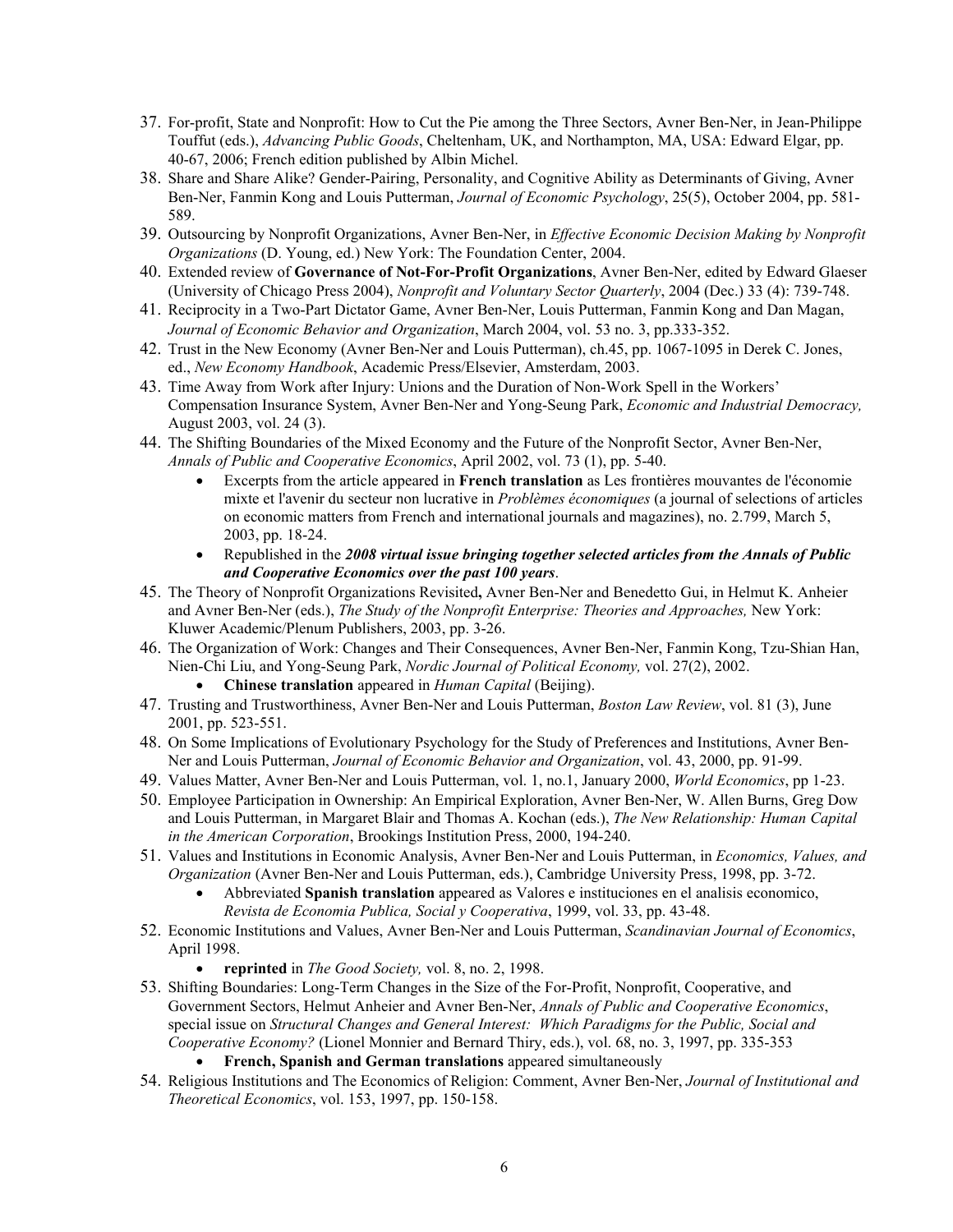- 55. Employee Buyout in a Bargaining Game with Asymmetric Information, Avner Ben-Ner and Byoung Jun, *American Economic Review*, vol. 86, no. 3, June 1996, pp.502-523.
- 56. The Productivity Effects of Employee Participation in Control and in Economic Returns: A Review of Econometric Studies, Avner Ben-Ner, Tzu-Shian Han and Derek Jones, in Ugo Pagano and Robert E. Rowthorn (eds.), *Democracy and Efficiency in Economic Enterprises*, Routledge, 1996, pp. 209-244.
- 57. Employee Participation, Ownership, and Productivity: A Theoretical Framework, Avner Ben-Ner and Derek Jones, *Industrial Relations*, vol. 34, no. 4, October 1995, pp. 532-554.
- 58. Who Benefits from the Nonprofit Sector? Reforming Law and Public Policy Towards Nonprofit Organizations, Avner Ben-Ner, *Yale Law Journal*, vol. 104, no. 3, December 1994, pp. 731-762.
- 59. The Governance of Nonprofit Organizations: Law and Public Policy, Avner Ben-Ner and Theresa Van Hoomissen, *Nonprofit Management and Leadership*, vol. 4, no. 4, Summer1994, pp. 393-414.
- 60. Economic System Reforms and Privatization in Romania, Avner Ben-Ner and J. Michael Montias, in Saul Estrin (ed.), *Privatization in Central and Eastern Europe*, Longmans, 1994, 279-310.
- 61. Romania Frees its Economy, Avner Ben-Ner and J. Michael Montias, *Forum for Applied Research and Public Policy*, vol. 9, no. 3, 1994 (31 pages).
- 62. Organizational Reforms in Central and Eastern Europe: A Comparative Perspective, Avner Ben-Ner, *Annals of Public and Cooperative Economics* vol. 64, no. 3, 1993, pp. 328-365 (**simultaneously published**, by special arrangement, by *Cooperatives et Developpement*, vol. 25, no.1, 1993-1994, 47-74).
- 63. Basic Issues in Organizations: A Comparative Perspective, Avner Ben-Ner, J. Michael Montias and Egon Neuberger, *Journal of Comparative Economics, v*ol. 17, no. 2, June 1993, pp. 207-242.
	- **reprinted** in *Comparative Economic Systems* (**Paul Dragos Aligica**, and Peter Boettke, eds.), The International Library of Critical Writings in Economics series, Edward Elgar Publishing Ltd., forthcoming 2017.
- 64. Why Do Nonprofit Organizations Engage in Barter Trade? Avner Ben-Ner, in David Hammack and Dennis Young (eds.), *Nonprofit Organization in a Market Economy*, Jossey-Bass, 1993, pp. 278-293.
- 65. Cooperation, Conflict, and Control in Organizations, Avner Ben-Ner, in Samuel Bowles, Herbert Gintis and Bo Gustafsson (eds.), *Democracy and Markets: Participation, Accountability, and Efficiency*, Cambridge University Press, 1993, pp. 199-216.
- 66. Introduction, Avner Ben-Ner and Benedetto Gui, in *The Nonprofit Sector in the Mixed Economy* (Ben-Ner and Gui, eds.), University of Michigan Press, 1993, pp. 1-24.
- 67. A Portrait of the Nonprofit Sector in the Mixed Economy: New York, 1981-1987, Avner Ben-Ner and Theresa Van Hoomissen, in *The Nonprofit Sector in the Mixed Economy* (Ben-Ner and Gui, eds.), University of Michigan Press, 1993, pp. 243-266.
- 68. An Empirical Investigation of the Joint Determination of the Size of For-Profit, Nonprofit and Government Sectors, Avner Ben-Ner and Theresa Van Hoomissen, *Annals of Public and Cooperative Economics*, 1992, vol. 63, no. 3, pp. 392-415.
- 69. Nonprofit Organizations in the Mixed Economy: A Demand and Supply Analysis, Avner Ben-Ner and Theresa Van Hoomissen, *Annals of Public and Cooperative Economics*, 1991, vol. 62, no. 4, pp. 519-550.
	- **reprinted** in *The Nonprofit Sector in the Mixed Economy* (Ben-Ner and Gui, eds.), University of Michigan Press, 1993, pp. 27-58;
	- **reprinted** in *The Economics of Nonprofit Enterprise* (Richard Steinberg, ed.), The International Library of Critical Writings in Economics series, Edward Elgar Publishing, 2004.
- 70. The Introduction of Markets in a Hypercentralized Economy: The Case of Romania, Avner Ben-Ner and J. Michael Montias, *Journal of Economic Perspectives*, vol. 5, no. 4, Fall 1991, pp. 163-170.
- 71. What Happens When Unions Run Firms? Unions as Employee Representatives and as Employers, Avner Ben-Ner and Saul Estrin, *Journal of Comparative Economics*, March 1991, vol. 15, pp. 65-87.
- 72. The Feasibility of Planned Market Systems: The Yugoslav Visible Hand and Negotiated Planning, Avner Ben-Ner and Egon Neuberger, *Journal of Comparative Economics*, December 1990, vol. 14, pp.768-790.
- 73. The Growth of Nonprofit Sector in the 1980s: Facts and Interpretation (Avner Ben-Ner and Theresa Van Hoomissen), *Nonprofit Management and Leadership*, Winter 1990, vol. 1, no. 2, pp. 99-116.
- 74. Privatization and Entry of New Firms in Eastern Europe and the Soviet Union, Avner Ben-Ner and Egon Neuberger, *Jahrbuch der Wirtschaft Osteuropas*, vol. 14, November 1990, pp. 178-181.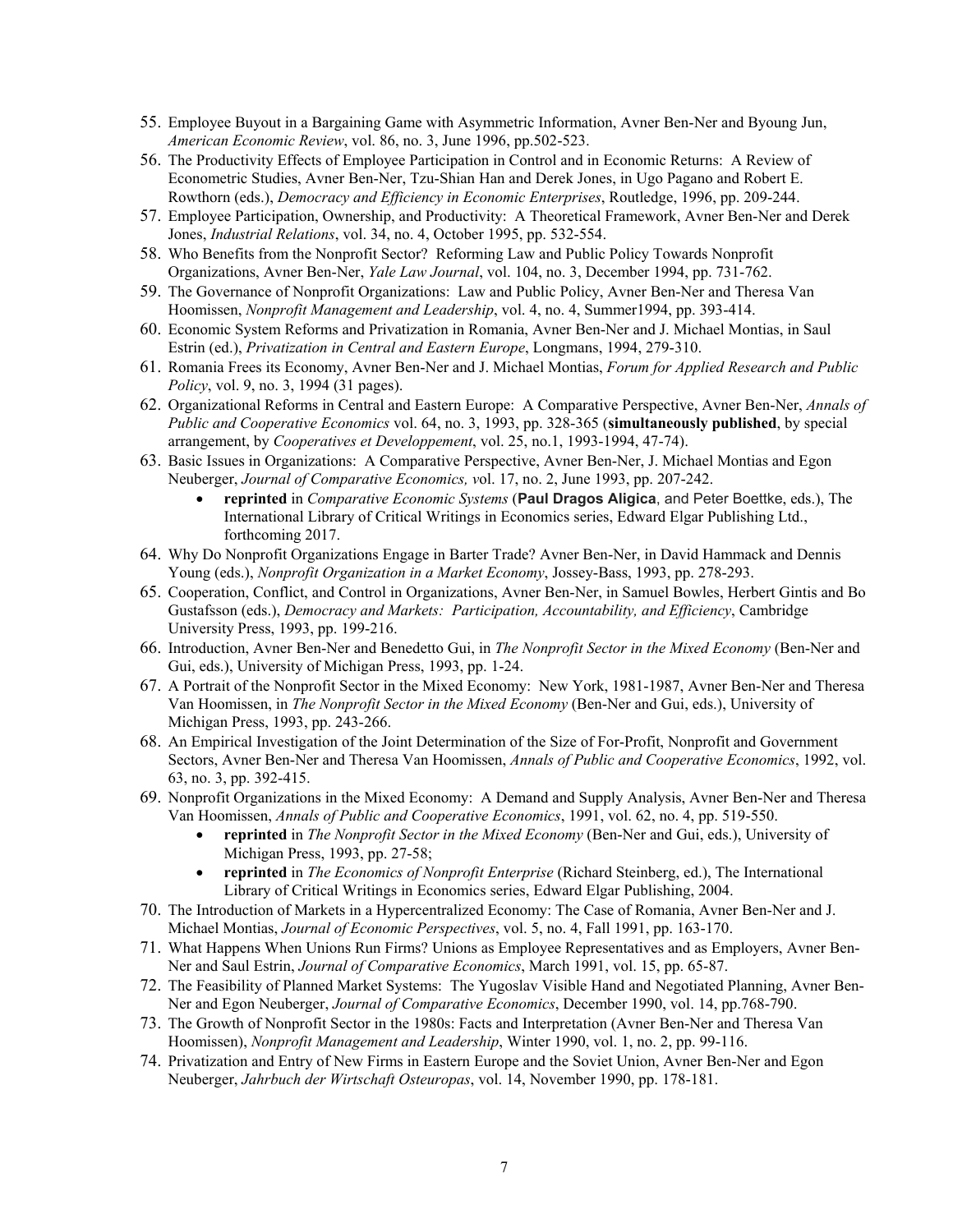- 75. Towards an Economic Theory of the Firm in the Centrally Planned Economy: Transaction Costs, Internalization and Externalization, Avner Ben-Ner and Egon Neuberger*, Journal of Institutional and Theoretical Economics*, vol. 144, December 1988, pp. 839-848.
- 76. The Life Cycle of Worker-Owned Firms in Market Economies: A Theoretical Analysis, Avner Ben-Ner, *Journal of Economic Behavior and Organization*, vol. 10, October 1988, pp. 287-313.
	- **reprinted** in *Producer Cooperatives and Labor-Managed Systems* (David Prychitko and Jaroslav Vanek, eds.), The International Library of Critical Writings in Economics series, Edward Elgar Publishing Ltd., 1996.
- 77. Comparative Empirical Observations on Worker-Owned and Capitalist Firms, Avner Ben-Ner, *International Journal of Industrial Organization*, vol. 6, March 1988, pp. 7-31.
- 78. Producer Cooperatives: Why Do They Exist in Capitalist Economies? Avner Ben-Ner, in Walter Powell (ed.), *The Nonprofit Sector: A Research Handbook*, Yale University Press, 1987, pp. 434-449.
- 79. Preferences in Communal Organizations, Avner Ben-Ner, *Economica*, vol. 54, May 1987, pp. 207-221.
- 80. Nonprofit Organizations: Why Do They Exist in Market Economies? Avner Ben-Ner, in Susan Rose-Ackerman (ed.), *The Economics of Nonprofit Institutions*, Oxford University Press, 1986, pp. 94-113.
	- **translated to Italian** in a special issue of *Problemi di Amministrazione Publica* (Il Mulino Publishers, Italy) on The Economics of Organization.
- 81. On the Stability of the Cooperative Type of Organization, Avner Ben-Ner, *Journal of Comparative Economics*, vol. 8, September 1984, pp.247-260.
	- **translated into Spanish**, Sobre la estabilidad de la organización de tipo cooperative, in *Análisis Económico de la Empresa Autogestionada*, A. Morales, J. Monzón y R. Chaves editores. CIRIEC. Valencia, 2003.
	- **reprinted** in *The Economics of Worker Cooperatives* (John Pencavel, ed.), The International Library of Critical Writings in Economics series, Edward Elgar Publishing, 2013.
- 82. Romania's Reaction to International Commodity Inflation, Avner Ben-Ner and Egon Neuberger, in Marvin R. Jackson and James D. Woodson (eds.), *New Horizons in East-West Economic and Business Relations*, East European Monographs, Denver, and Columbia University Press, New York, 1984, pp. 55-99.
- 83. Changing Values and Preferences in Communal Organizations: Econometric Evidence from the Experience of the Israeli Kibbutz, Avner Ben-Ner, in Derek Jones and Jan Svejnar (eds.), *The Economic Performance of Participatory and Self-Managed Firms*, Lexington Books, Lexington, 1982, pp. 255-286.
- 84. The Kibbutz, Avner Ben-Ner and Egon Neuberger, in Frank H. Stephen (ed.), *Labor Management: Performance and Perspectives*, Macmillan, London, and St. Martin's Press, New York, 1982, pp.186-213.
- 85. The Israeli Kibbutz and the Yugoslav Enterprise: A Systemic Analysis, Avner Ben-Ner and Egon Neuberger, *Economic Analysis and Workers' Management*, vol. 13, 1979, pp. 47-71.

## *Other publications*

- 86. What Works at Work? Evidence from the Minnesota Human Resources Management Practices Study, Avner Ben-Ner, F. Kong, T. Han, N. Liu, Y. Park, and S. J. Smela, *The CURA Reporter* May 2001(May): 9-17, www.cura.umn.edu/reporter/01-May.html
- 87. Cooperatives entry in *The Blackwell Encyclopedic Dictionary of Organizational Behavior*, edited by Nigel Nicholson, 1995.
- 88. Privatization entry in *The Blackwell Encyclopedic Dictionary of Organizational Behavior*, edited by Nigel Nicholson, 1995.
- 89. Employee Ownership: An Overview of its Growing Incidence around the World, Avner Ben-Ner, and Derek Jones, in John F. Burton (ed.), *Proceedings of the Forty-Third Annual Meeting*, Industrial Relations Research Association Series, 1991, pp. 374-384.
- 90. Birth, Change and Bureaucratization in Nonprofit Organizations: An Economic Analysis, Avner Ben-Ner, in Robert Herman (ed.), *Politics, Public Policy and the Voluntary Sector*, Proceedings of the Fifteenth Annual Meeting of the Association of Voluntary Action Scholars, 1987, 119-137.
- 91. Labor-Managed and Participatory Firms: A Note, Avner Ben-Ner, *Journal of Economic Issues*, vol. 18, December 1984, pp. 1189-1195.
- 92. Op-ed article in *Minneapolis Star-Tribune* on governance in nonprofit organizations*,* Avner Ben-Ner and Theresa Van Hoomissen, 1996.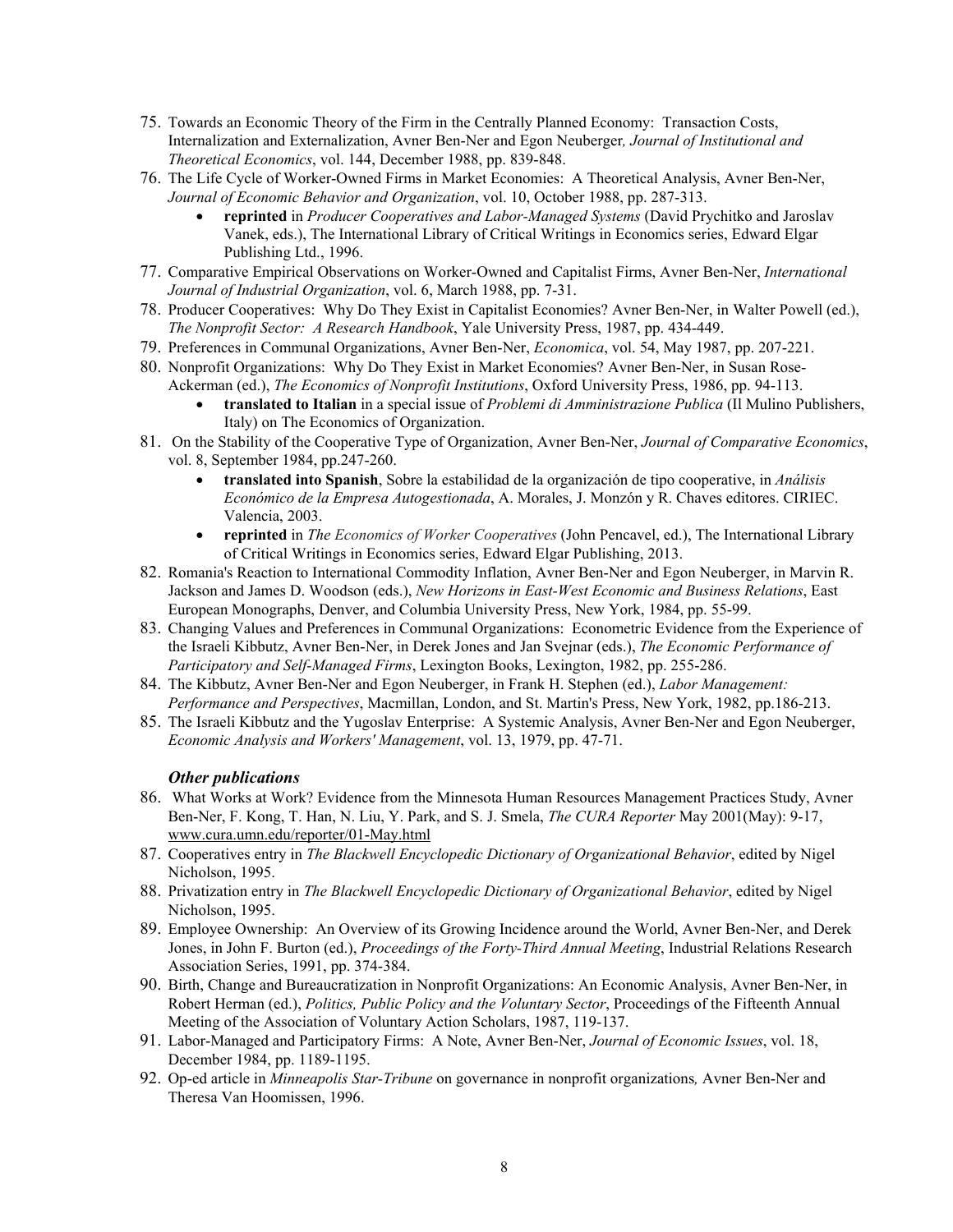- 93. Blurring the Boundaries: Will the Changing Economy Change Nonprofit Organizations? Avner Ben-Ner and Lisa Tradewell, *Nonprofit Times Financial Supplement*, June 2001.
- 94. Straps and Traps in Hard Economic Times Avner Ben-Ner and Lisa Tradewell, *Nonprofit Times Financial Supplement,* February 2003.

#### *Book Reviews*

- 95. Political Extremism and Rationality*.* Edited by Albert Breton, Gianluigi Galeotti, Pierre Salmon, and Ronald Wintrobe, Cambridge University Press, 2002. *Economica,* 2005.
- 96. Affiliation in the Workplace: Value Creation in the New Organization, by Ron Eldson, Praeger Publishers (with Devasheesh Bhave), *Journal of Asian Economics*, 2005
- 97. Values at Work, by George Cheney, Cornell University Press 2000, *Administrative Science Quarterly*, 2001.
- 98. Specialization and Economic Organization: A New Classical Microeconomics Framework, by Yang, Xiaokai, and Ng, Yew-Kwang, North-Holland-Elsevier Science Publishers, 1993. *Journal of Institutional and Theoretical Economics*, vol. 151, September 1995, pp. 571-572.
- 99. The Economics of Organizational Choice, by Marvin Rozen (University of Michigan Press, 1991), *Industrial and Labor Relations Review*, vol. 47, October 1993, pp. 129-130.
- 100. Ownership and Participation, volume 2 of International Handbook of Participation in Organizations, edited by Raymond Russell and Veljko Rus (Oxford University Press, 1991), *Journal of Economic Literature*, March 1993.
- 101. Individual Behavior and Social Choice in a Cooperative Settlement, by Pinhas Zusman (The Magnes Press, Hebrew University of Jerusalem. *Journal of Economic Behavior and Organization*, vol. 12, January 1990, pp. 140-143.
- 102. Two Hundred Years of American Communes, by Y. Oved, Transaction Books, Rutgers University, 1988, *Foundation News*, vol. 30, no. 5, September/October 1989, pp. 64-65.
- 103. The Nonprofit Economy, by Burton A. Weisbrod, Harvard University Press, 1988. *Economica*, vol. 56, no. 223, August 1989, pp. 413-414.
- 104. Advances in the Economic Analysis of Participatory and Labor-Managed Firms, vol. 1, edited by Derek Jones and Jan Svejnar, JAI Press, 1986. *Industrial & Labor Relations Review*, vol. 41, 1987, p. 161.
- 105. Soviet Economic Planning, 1965-1980, by F. Kushnirsky, Westview Press. *Journal of Comparative Economics*, vol. 8, 1984, pp. 98-100.
- 106. Economic Democracy, by J. Espinosa and A. Zimbalist, Academic Press, (with Egon Neuberger), *Journal of Comparative Economics*, vol. 4, 1980, pp. 238-241.

#### **Guest Editor**

- Guest editor (with Helmut Anheier) of special issue on Economic Theories of Nonprofit Organizations of *Voluntas International Journal of Voluntary and Non-Profit Organizations*, 1997.
- Guest editor (with Susan Chambre' and David Hammack) of special issue of the *Nonprofit and Voluntary Sector Quarterly*, vol. 23, no. 4, Winter 1994
- Guest editor (with Josef Brada and Egon Neuberger) of special issue on The Structure and Behavior of Economic Organizations: Comparative Theoretical and Empirical Perspectives of the *Journal of Comparative Economics*, vol. 17, no. 2, June 1993
- Guest editor (with Benedetto Gui) of special issue on Nonprofit Organizations in the Mixed Economy of the *Annals of Public and Cooperative Economics*, vol. 63, no. 3, December 1991

#### **Organization of Conferences**

Program organizer, Association for Comparative Economic Studies Annual Meetings, Chicago, January 2007 Co-organizer (with Louis Putterman): Conference on *Economics, Values, and Organization,* **Yale University**, April 19-21, 1996

- Co-organizer (with Helmut Anheier): Symposium on *Economic Theories of Nonprofit Organizations,* **Yale University**, November 1995
- Co-organizer (with Josef Brada and Egon Neuberger): International Conference on *Structure and Behavior in Economic Organizations: Comparative Theoretical and Empirical Perspectives* and Workshop on *Organizational Reform in Transition Economies*, **University of Minnesota**, September 1-5, 1992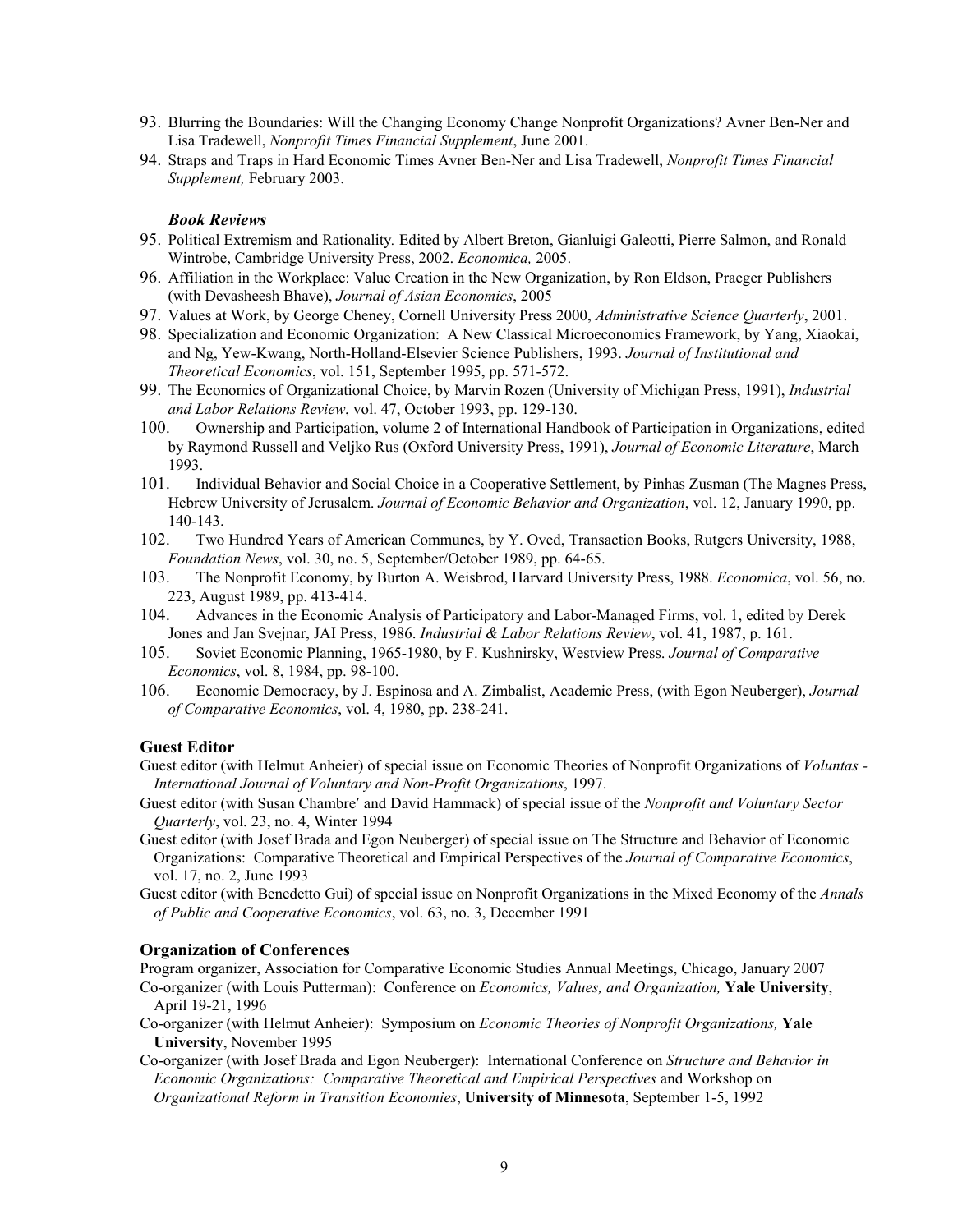#### **Institutional Service (selected, not including** *ex officio* **memberships)**

#### *University*

- Member, University of Minnesota Faculty Consultative Committee, 2011-2014
- Hearing officer, University of Minnesota Conflict Resolution program, 2009-2012
- Member, Committee of the Graduate Program in Applied Economics, University of Minnesota, 2007-
- Member, University of Minnesota Urban Agenda Task Force, 2006-08
- Member, Senate Committee on Faculty Affairs (SCFA), U. of Minnesota Faculty Senate, 1998-2001
- Member, University Health Plans Task Force, University of Minnesota, 1997- 2000
- Member, Nominations Committee, Committee on Committees, University Senate, U. of Minnesota, 1998-99
- Member, Executive Committee, AAUP, University of Minnesota -Twin Cities, 1997-99
- Member, U. of Minnesota Professional Studies Provostal Faculty Consultative Committee, 1996-99
- Chair, Advisory Board, Center for Labor Policy, University of Minnesota, 1996-2007
- Member, University of Minnesota Hearing Officer (Conflict resolution), 1995-99
- Member, University of Minnesota Senate, 1994-99, 2006-07
- Member, Ph.D. Planning Committee, Humphrey Institute for Public Affairs, U. of Minnesota, 1992-9
- Member, Provost's Council, University of Minnesota-Twin Cities, 1991-92
- Chair, Senate Committee on Faculty Affairs (SCFA), U. of Minnesota Faculty Senate, 1990-92
- Chair, SCFA Subcommittee on Faculty Benefits Other than Retirement, 1989-90
- Member, Senate Committee on Finance and Planning, University of Minnesota Senate, 1990-92

#### *College*

- Member, Carlson School of Management Faculty Consultative Committee, 2014-present; - chair, 2016-17
- Member/chair, promotion committees, several years
- Member, Faculty Appointments and Promotions Committee, Carlson School of Management,1994-7
- Member, Social Sciences Council, University of Haifa, 1984-85

#### *Department*

- Director of Graduate Studies (Ph.D.), 2006-2010
- Member, Executive Committee, Industrial Relations Center, Minnesota, 1990-92, 2008-10
- Chair, Search Committee, 1989-91, 2006-08, 2012-13
- Member, Compensation Committee, Industrial Relations Center, Minnesota, 1995-7, 2006-8
- Chair, Organization Theory Area, 1988-2000, 2007-9
- Chair, Ph.D. Admissions Committee, 1995-96
- Chair, Curriculum Committee and Ph.D. Examinations Committee, 1992-93
- Chair, Recruiting Committee, Harriman School, SUNY-Stony Brook, 1987-88.
- Acting Coordinator, Nonprofit Concentration, Harriman School, SUNY-Stony Brook, 1987-88.

#### *Board of Directors and Executive Committees Memberships, and Service to Profession*

- Division Chair, Public & Nonprofit Division, Academy of Management, 2012-13, Program Chair, 2010-11
- Member, Executive Committee, Public & Nonprofit Division, Academy of Management, 2010-14
- Member and Chair, Association for Research on Nonprofit and Voluntary Action
	- Best *NVSQ* paper prize committee, 2008-10
		- Best Book Award, 2017-19
- President, Association for Comparative Economic Studies, 2006-07
- Member, Advisory Board, Law and Rationality Institute, University of Minnesota, 2006-
- Member, Advisory Group, Center for Leadership of Nonprofits, Philanthropy and the Public Sector, Humphrey Institute, University of Minnesota, 2004-2011
- Member, Executive Board of Directors, Twin Cities Area Labor Management Council, 2002-06
- Member, Research Advisory Council, National Center for Nonprofit Enterprise, 2000-2008
- Member, Executive Board, Association for Comparative Economic Studies, 1999-2000
- Chair, Advisory Council, Labor Policy Center, University of Minnesota, 1997-2007
- Member, Human Resources Executive Council of the Twin Cities, Minnesota, 1997-, Treasurer 2003-2004
- Director, Wedge Community Cooperative, 1996-98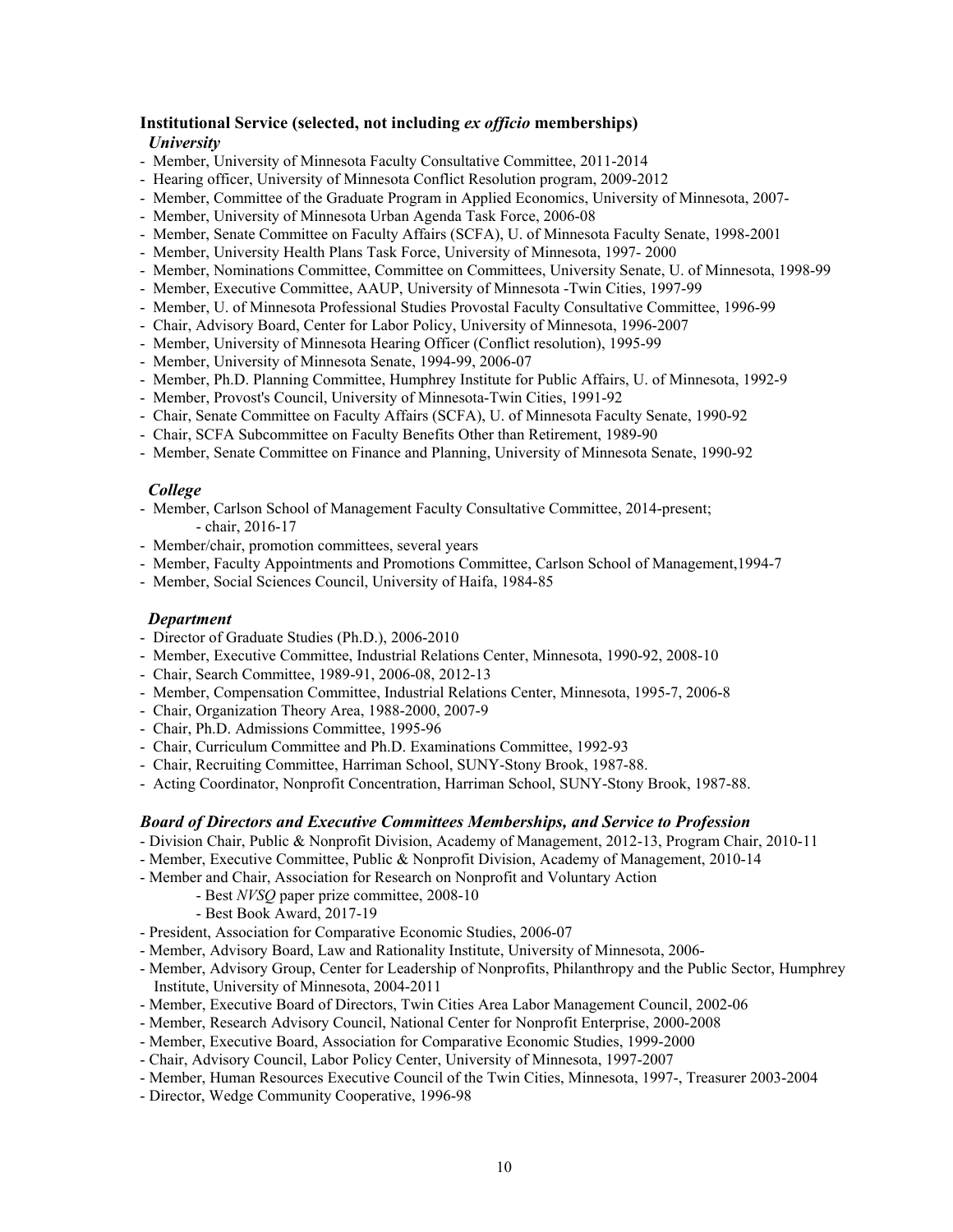# *Member*

Academy of Management; American Economic Association; Association for Comparative Economic Studies; Labor and Employment Relations Association; Association for Research on Nonprofit Organizations and Voluntary Action, INFORMS

## **Keynote speaker at conferences**

- Transformations in Co-operative Governance, University of Rennes, June 2021 (online)
- Employee ownership conference, Body of Work presentation, Rutgers University. January 2020
- IAFEP conference, Ljubljana, July 2018
- Microfoundations of organization design, Copenhagen Business School, December 2016
- 5th CIRIEC International Research Conference on Social Economy, Lisbon, July 2015
- Interdisciplinary Research on Philanthropy: Connecting the Dots, European Research Network on Philanthropy, 7th International Conference, Paris, July 2015
- Social economy on the move … at the crossroads of structural change and regulation, CIRIEC, University of Antwerp, October 2013
- The contribution of cooperatives to sustainable local development, EURAC-Bolzano, Sept. 2012
- Imagine 2012 International Conference on Co-operative Economics, Quebec, October 2012
- Promoting the Understanding of Cooperatives for a Better World, Venice, March 2012
- International Seminar on the HRM of Banking Industry, Korea Institute of Finance, Seoul, October 2006
- The Public, Social and Cooperative Economy in the Context of Globalisation, 26th International Congress, CIRIEC, Istanbul, June 2006
- Conference on Increasing Returns and Economic Organization, Monash University, Australia, March 2003
- Ownership and Economic Performance Conference, Oslo, Norway, May 2000
- Israeli Center for Third Sector Research Third Annual Conference, Israel, March 2000

#### **Presentations of Papers at Conferences** (excluding discussant and chair roles)

- ARNOVA, Online, November 2020
- IZA/World Bank, Online, September 2020
- ISA, Online, May 2020
- ARNOVA, San Diego November 2019
- SPI, University of Chicago, September 2019
- NGO conference X, Rome, June 2019
- SIOE, Stockholm, June 2019
- SABE-IAREP, London, July 1018
- ISA, Seattle, May 2018
- SPI, University of Chicago, September 2017
- EMES, Catholic University of Louvain, Louvain la Neuve, July 2017
- SASE University of Lyon, June 2017
- IMEBESS University of Barcelona April 2017
- ARNOVA Washington D.C. November 2016
- THEEM Konstanz, May 2016
- Social Production of Job (In)Security in the Post-Industrial Society, Louvain-la-Neuve, September 2015
- SABE/IAREP Conference, Sibiu, Romania, September 2015
- ASSA, Boston, January 2015
- Academy of Management Annual Meetings, Philadelphia, August 2014
- SABE/ICABEEP Lake Tahoe, July 2014
- THEEM Konstanz University, May 2014
- IIOC Northwestern University, April 2014
- IMBESS Oxford University, April 2014
- SPI University of Chicago, October 2013
- ISNIE, Florence, Italy, June 2013
- Association for Research on Nonprofit Organizations and Voluntary Action, Indianapolis, November 2012
- Academy of Management Annual Meetings, Boston, August 2012 (two papers)
- Economic Society Meetings, New York, July 2012
- Association for Health Economics, University of Minnesota, June 2012
- ASSA, Chicago, January 2012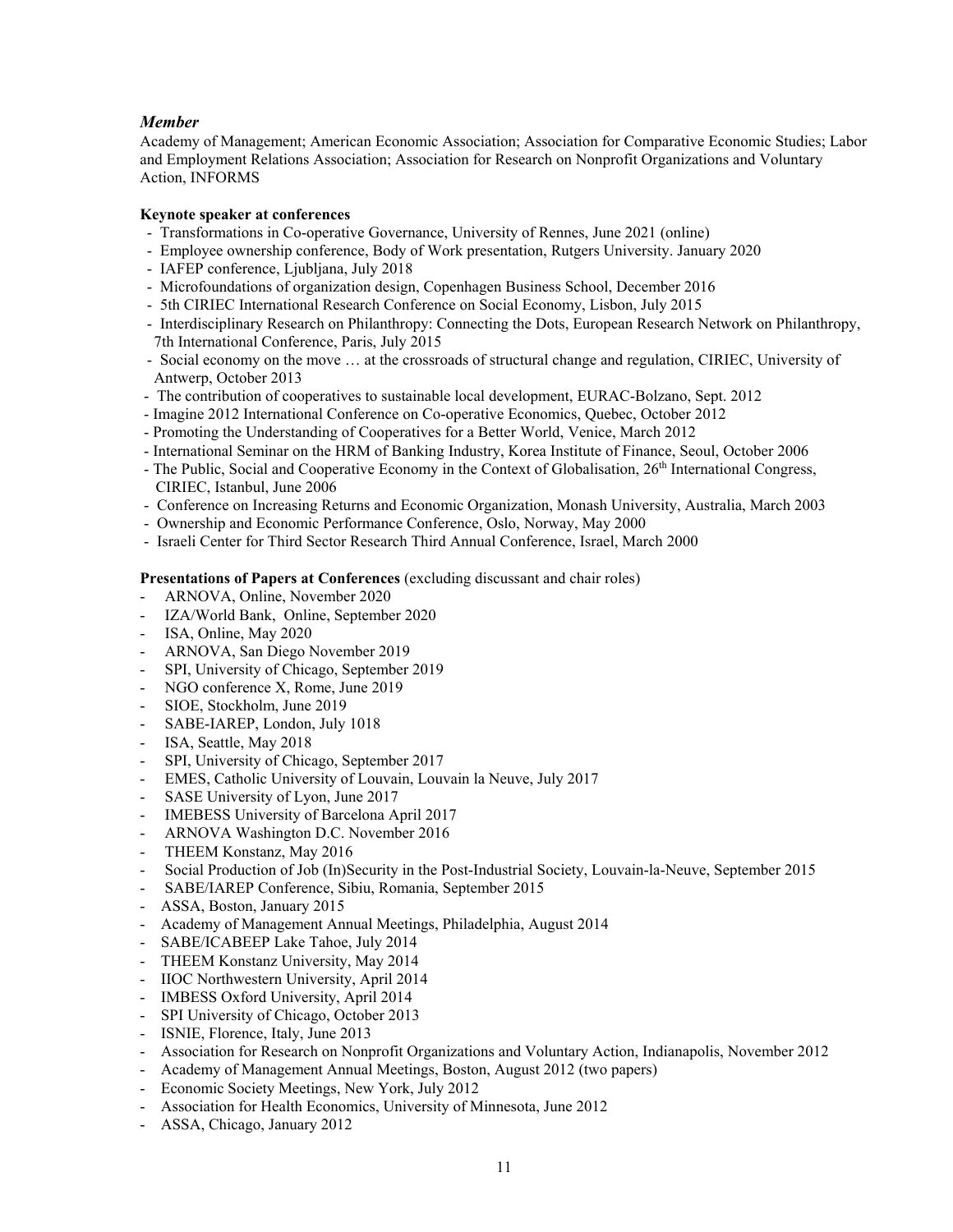- Association for Research on Nonprofit Organizations and Voluntary Action, Toronto, November 2011
- Economic Society Meetings, Chicago, July 2011
- 2nd Conference on Humanizing the Firm and the Management Profession: Toward a New Theory of the Firm, IESE, Barcelona, June 2011
- Public Economics conference, Marseille, June 2011
- ASSA, Denver, January 2011
- Academy of Management, Montreal, August 2010
- IAREP/SABE, Halifax, July 2009
- International Seminar on the Provision of Personal Services by Different Types of Providers, University of Liege, December 2008
- Workshop on Humanizing the Firm and the Management Profession, IESE Business School, July 2008
- Conference on Comparative Analysis of Enterprise Data (CAED), Central European University, May 2008
- Sloan Foundation Industry Studies Conference, Boston, MA May 2008
- First International CIRIEC Research Conference on the Social Economy, Victoria, B.C., October 2007
- Identity and Organization OB Camp, Yale University, June 2007
- Sloan Foundation Industry Studies Conference, Cambridge, MA May 2007
- Self and Other: Cognitive Perspectives on Trust, Empathy and the Self, University of Minnesota Law School, May 2007
- ASSA, Chicago, January 2007
- Association for Research on Nonprofit Organizations and Voluntary Action, Chicago, November 2006 (two papers)
- Economic Science Association European Regional Meeting, University of Nottingham, Sept. 2006
- Corporate social responsibility and corporate governance, the contribution of economic theory and related disciplines, International Economic Association Research Workshop, University of Trento, Italy, July 2006 (two papers)
- Behavioral Economics and Economic Psychology, IAREP-SABE Congress, Paris, July 2006
- Society for the Advancement of Socio-Economics, Trier, Germany, July 2006
- Identity, Equity and Opportunity, Oxford University, March 2006
- ASSA Meetings, Boston, January 2006.
- **-** Association for Research on Nonprofit Organizations and Voluntary Action, Washington, D.C., November 2005 (two presentations).
- Association for Research on Nonprofit Organizations and Voluntary Action, Los Angeles, November 2004.
- Public Sector, Private Sector: New National and International Frontiers, Centre Cournot (Saint Gobain), Paris, October 2003.
- Conference on Embodied Cognition, Great Barrington, Mass., July 2003.
- Society for the Advancement of Socio-Economics, Aix en Provence, June 2003.
- Association for Research on Nonprofit Organizations and Voluntary Action, Montreal, November 2002.
- Society for the Advancement of Socio-Economics, Minneapolis, June 2002.
- ASSA Meetings, Atlanta, January 2002.
- The Social Enterprise: A Comparative Perspective, University of Trento, Italy, December 2001.
- Association for Research on Nonprofit Organizations and Voluntary Action, Miami, November 2001.
- Conference on Trust Relationships, Boston University Law School, September 2000.
- Fourth Conference of the International Society for Third-Sector Research, Dublin, July 2000.
- International Conference on Labor Markets, Academia Sinica, Taipei, Taiwan, June 1999.
- ASSA Meetings, New York, January 1999.
- Conference on Human Resources Management in Services, Wharton School, October 1998.
- Symposium on Economic Conventions, Brittany, France, September 1998.
- Assoc. for Research on Nonprofit Organizations and Voluntary Action, U. of Washington, Nov. 1998.
- Fain Conference on Agency, Incentives and Risk-Bearing, Brown University, October 1998.
- Third Conference of the International Society for Third-Sector Research, Geneva, July 1998.
- Brookings-MIT Conference on Corporations and Human Capital, MIT, January 1998.
- ASSA Meetings, Chicago, January 1998 (two papers).
- Symposium on Economic Theory and Public Policy, Oslo, February 1997.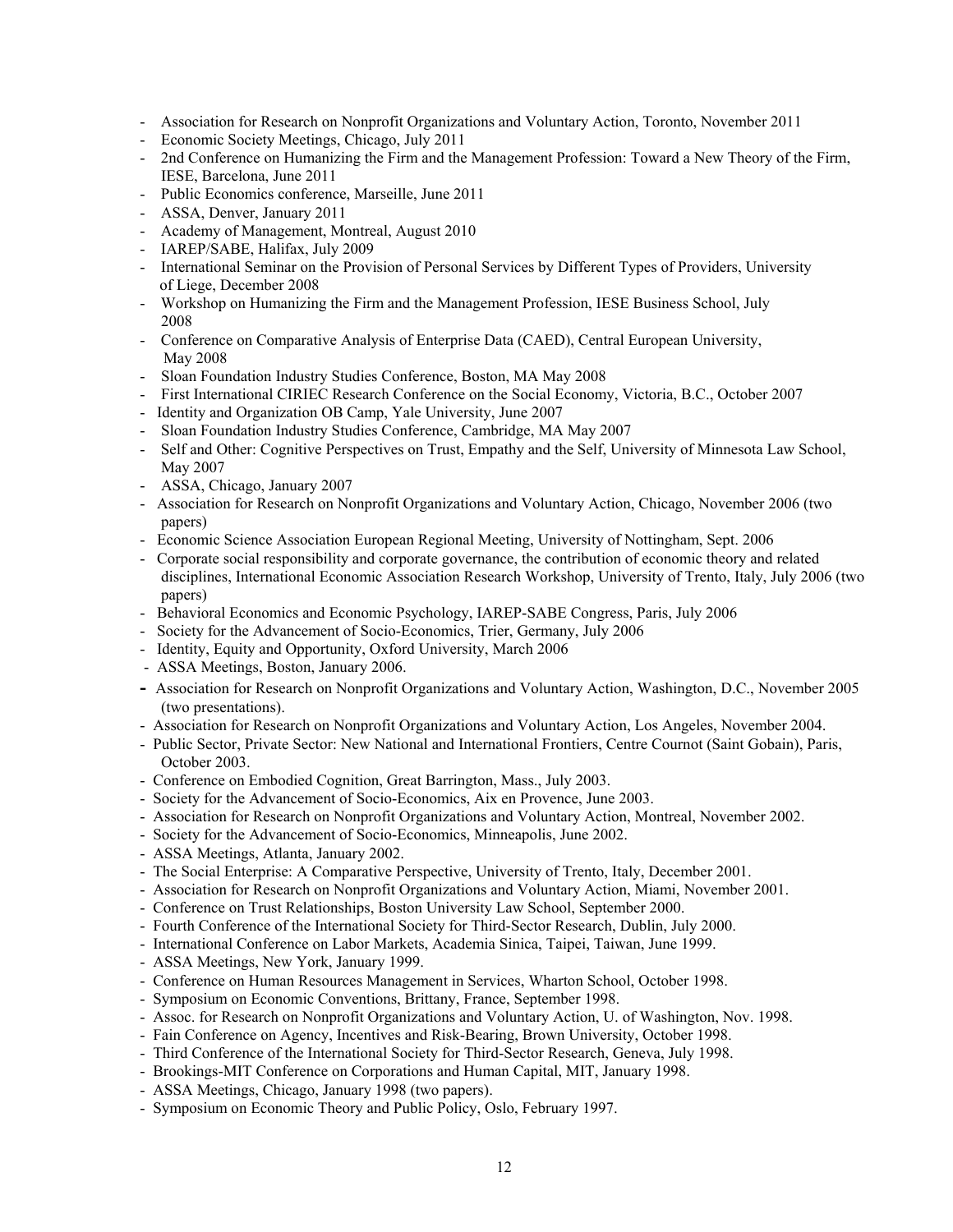- ASSA Meetings, New Orleans, January 1997.
- Symposium on Structural Changes and the Public Interest, Brussels, December 1996.
- Second Conference of the International Society for Third-Sector Research, Mexico City, July 1996.
- Conference on Economics, Values, and Organization, Yale University, April 1996.
- ASSA Meetings, San Francisco, January 1996.
- Symposium on Economic Theories of Nonprofit Organizations, Yale University, November 1995.
- Inaugural Conference of the International Society for Third-Sector Research, Pecs, Hungary, July 1994.
- Seventh International Conference on the Economics of Participation, Portoroz, Slovenia, June 1994.
- ASSA Meetings, Boston, January 1994.
- Conference on the Transition of Centrally-Planned Economies in Pacific Asia, San Francisco, May 1993.
- ASSA Meetings, Anaheim, CA, January 1993.
- Association for Research on Nonprofit Organizations and Voluntary Action, Yale U. October 1992.
- Conference on the Structure and Behavior of Economic Organizations: Comparative Theoretical and Empirical Perspectives, University of Minnesota, September 1992.
- International Conference on Labor-Managed Firms, Bar-Ilan University, Tel-Aviv, May 1992.
- US-Romanian Roundtable, Washington, D.C., April 1992.
- Conference on Nonprofit Organizations, Northwestern University, December 1991.
- Conference on Nonprofit Organizations, Case Western Reserve University, November 1991.
- Association for Research on Nonprofit Organizations and Voluntary Action, Chicago, October 1991.
- Seminar on Romania's Transition to a Market Economy, Bucharest, April 1991.
- Conference on Public vs. Private Enterprise, University of Liege, Belgium, April 1991.
- ASSA Meetings, Washington, D.C., December 1990 (two papers).
- ORSA/TIMS Annual Meetings, Philadelphia, October 1990.
- Academy of Management Annual Meetings, San Francisco, August 1990.
- Conference on Microfoundations of Political Economy, Swedish Collegium for Advanced Study in the Social Sciences, Uppsala, June 1990.
- International Conference on Indicative Planning, Brookings Institution Washington, D.C., April 1990.
- Spring Research Conference of the Independent Sector, Boston, March 1990.
- ASSA Meetings, Atlanta, December 1989.
- Econometric Society European Meetings, Munich, September 1989.
- International Conference on Voluntarism, Non-Governmental Organizations and Nonprofit Organizations, Jerusalem, May 1989.
- Conference on Profits and Instability, The Jerome Levy Economics Institute of Bard Coll, March 1989.
- Conference on the Economics of Philanthropy and Voluntarism, Duke University, February 1989.
- ASSA Meetings, New York City, December 1988.
- ASSA Meetings, Chicago, December 1987 (two papers).
- Association for Public Policy Analysis and Management, Washington, D.C., October 1987.
- Association for Voluntary Action Scholars, Kansas City, October 1987.
- Fourteenth Annual National Historic Communal Societies Conference, October 1987.
- The Profit-Sharing and Workers' Participation Conference, Cornell University, May 1986.
- Winter Meetings of the Econometric Society, New York City, December 1985.
- Fifth World Congress of the Econometric Society, Cambridge, Mass., August 1985 (two papers).
- Fourth International Conference on the Economics of Self-Management, Liege, July 1985 (two papers).
- International Conference on Kibbutz and Communes in Historical Perspective, Tel-Aviv, May 1985.
- Symposium on Comparative Market Systems, University of Oslo, January 1985.
- ASSA Meetings, Dallas, December 1984.
- European Meetings of the Econometric Society, Madrid, September 1984.
- Conf. on Economic Theory and Public Policy toward the Nonprofit Sector, Columbia U., May 1984.
- Third International Conference on the Economics of Self-Management, Mexico City, August 1982.
- First Conference on Kibbutz and Workers' Participation, Harvard University, August 1981.
- 12th Annual Convention of the American Association for the Advancement of Slavic Studies, Philadelphia, November 1980.
- Symposium on the Economic Performance of Participatory and Labor-Managed Firms, Clinton, New York, May 1980.
- 11th Annual Convention of the American Association for the Advancement of Slavic Studies, New Haven, October 1979.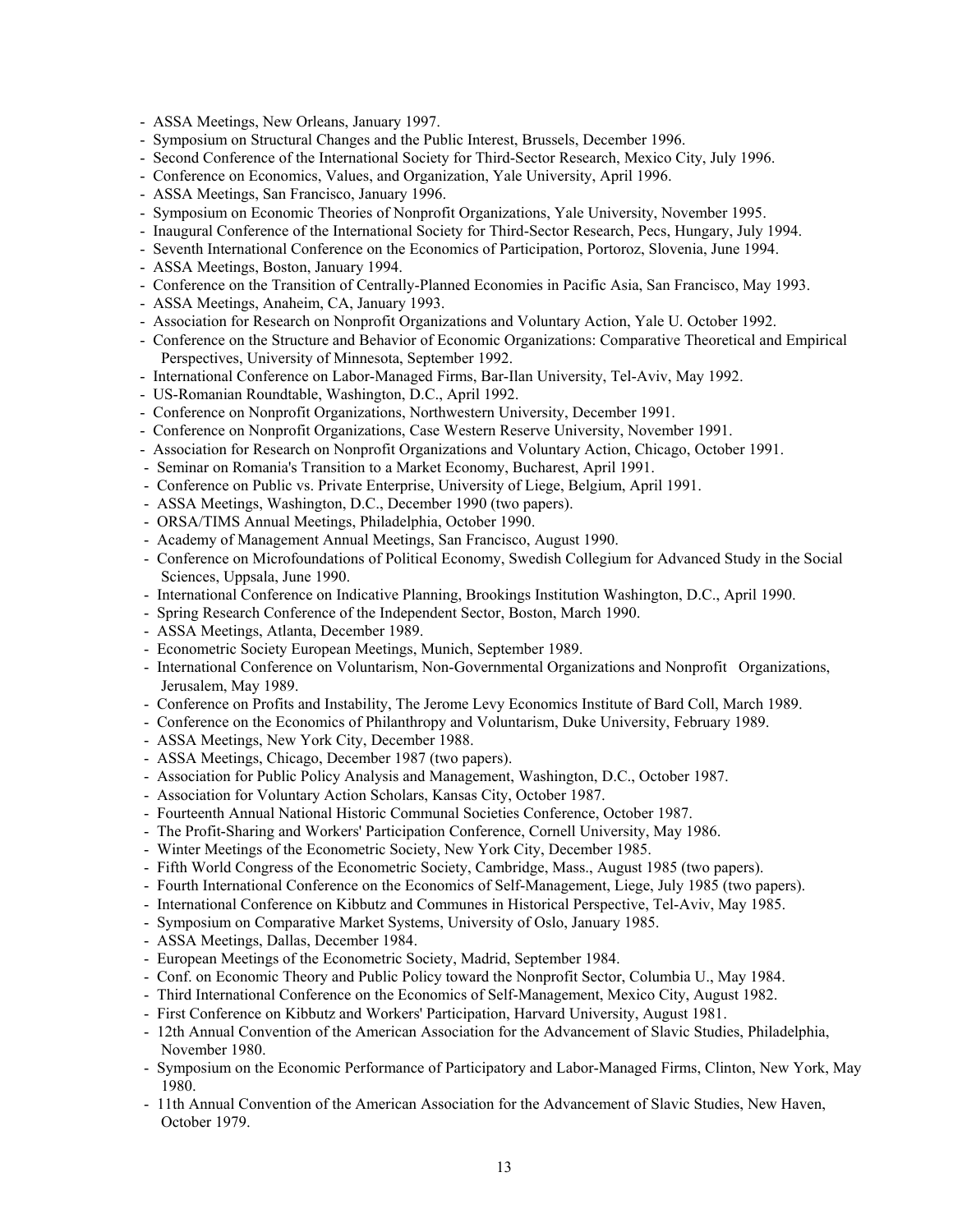- The Third Bosphorus Workshop on Industrial Democracy, Istanbul, July 1979.

- Walton Symposium Labor Management: Performance and Prospects, Glasgow, June 1979.
- First International Conference on the Economics of Workers' Self-Management, Dubrovnik, October 1978.

#### **Seminar and Workshop Presentations**

Ben-Gurion University, 1982, 1994, 2000, 2001 Bennington College, 1980 Catholic University of Louvain (UCL), 2015 Central European University (Budapest), 2006, 2007, 2008 Columbia University, 1987 Cornell University, 1981, 1984, 2006 Georgia State University, 2004 Harvard University, 1981 Hebrew University of Jerusalem, 1985, 2008 IESE-Barcelona, 2010 Johns Hopkins University, 1989 Kyung-Hee University, 2008 Korea University, 2006, 2008 London School of Economics, 1986, 1991, 2000, 2006 Max Planck Institute for Research on Collective Goods, Bonn, 2001, 2014 Monash University, 2003 Northwestern University, 1991 (twice) Philanthropy Center, Indiana University, 1993 Rutgers University, 1981 Shandong University, 2011 Sorbonne, 2016 Southern Methodist University, 1986 Stanford University, 1983 Stony Brook, 1986, 1987, 2000 Technion-Israel Institute of Technology, 1982 Tel-Aviv University, 1982, 1994 (thrice) Universitat Autonoma de Barcelona, 2010, 2012 Universidad Publica de Navarra, 2010 University of Arizona, 1986 University of California- Davis, 1981 University of Chicago, 1982 University of Haifa, 1982, 1984, 1994, 2008, 2009 University of Illinois-Urbana-Champaign, 2012 University of Liege, 2008 University of Maryland, 1989 University of Minnesota, 1988 (twice), 1989, 1990 (thrice), 1991 (twice), 1992, 1993, 1994, 1995, 1996, 1997, 2002, 2003, 2004, 2007, 2008 (twice), 2010 (twice), 2012 (twice), 2013, 2014, 2015 (twice), 2016 (twice), 2017 University of Pennsylvania, 1981, 1982, 2006 University of Saskatchewan, 2015 University of Siena, 2013 University of Split, 2008 University of Venice, 1994 University of Wisconsin-Madison, 2006 Vienna University of Economics, 2007 Williams College, 1980 Yale University, 1980 (twice), 1981, 1982, 1993 (twice)

# *Referee and External Reviewer*

*Journals Administrative Quarterly Review*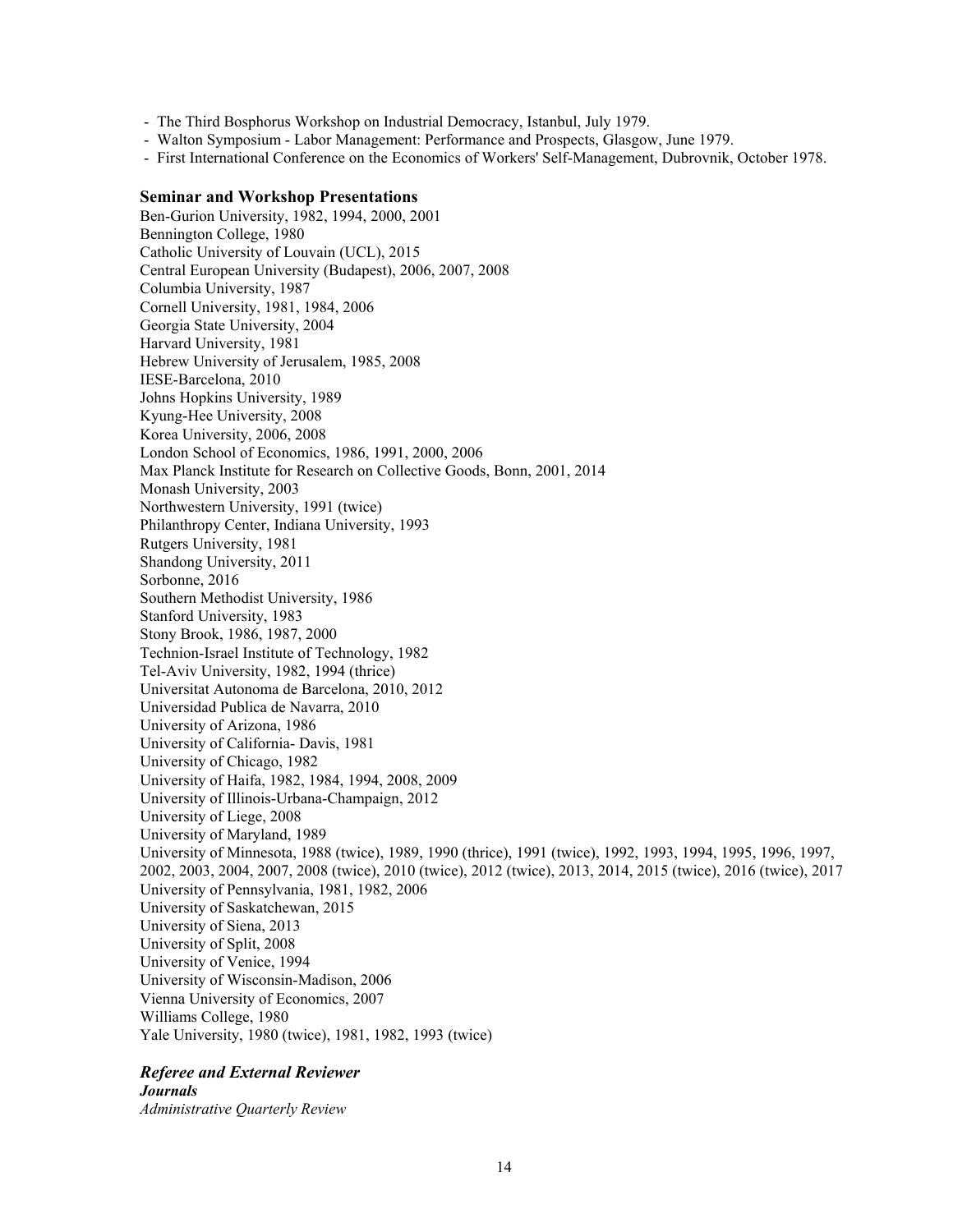*Advances in the Economic Analysis of Participatory and Labor-Managed Firms American Economic Review Annals of Public and Cooperative Economics Comparative Economic Studies Contemporary Economic Policy Economica Economic Inquiry Economic Journal Economic and Industrial Democracy; Economic Systems Economic Theory European Economic Review Experimental Economics Games and Economic Behavior; Industrial and Labor Relations Review Industrial Relations International Economic Review International Review of Economics and Finance International Sociology Journal of Behaviroal and Experimental Economics Journal of Comparative Economics Journal of Development Economics Journal of Economic Literature Journal of Economic Behavior and Organization Journal of Economic Psychology Journal of European Economic Association Journal Institutional and Theoretical Economics Journal of Labor Economics Journal of Personality and Social Psychology Journal of Political Economy Journal of Public Economics Journal of Socio-Economics Journal of Theoretical Politics Labour Economics, Naval Logistics Research Quarterly Nonprofit Management and Leadership Nonprofit and Voluntary Sector Quarterly Organization Science Personality and Individual Differences PLOS ONE Rationality and Society Voluntas-International Journal of Voluntary and Nonprofit Organizations* 

#### *Presses*

Academic Press Blackwell Cambridge University Press Cornell University Press Princeton University Press State University of New York Press University of Michigan Press Wiley Yale University Press

#### *Foundations and Research Agencies*

The National Science Foundation